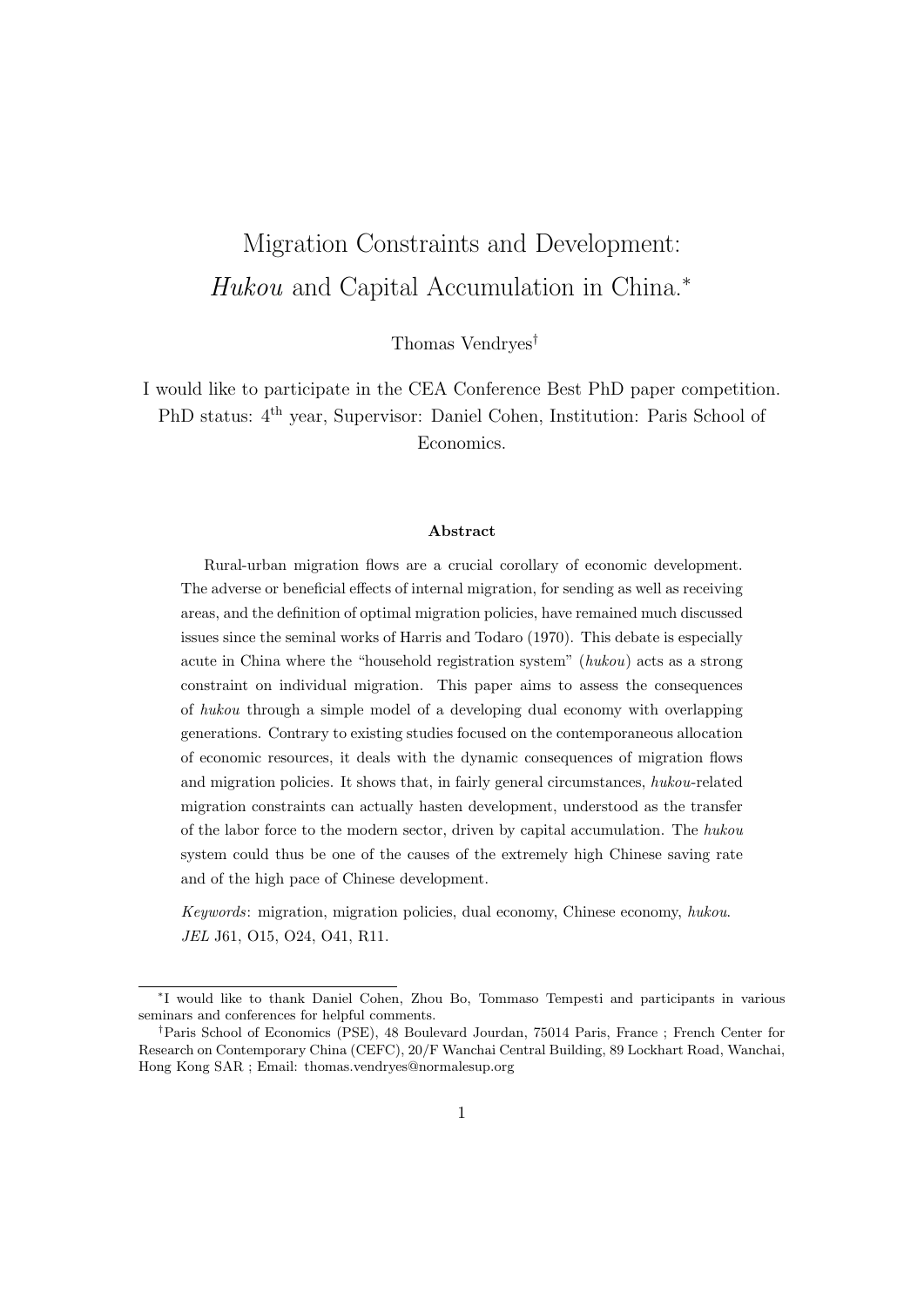# 1 Introduction

The historical experiences of developed countries since the  $XIX<sup>th</sup>$  century and of LDCs after wwii have shown that the process of development, basically an intersectoral transfer of the labor force from traditional to modern activities, is paralleled by a geographical redistribution of the population, mainly through intense migration flows from rural to urban areas. There are two main ways to understand this link between development and urbanization.

The first is based on the classical baseline model of a dual economy developed by Lewis (1954). For Lewis, development essentially corresponds to the transfer of the labor force from labor-intensive activities to modern and capitalistic sectors. Development is then driven by capital accumulation in the modern sector, and rural-urban migration flows are simply a by-product of this process, as technology, capital and thus modern sector jobs are more likely to be located in cities.

Externalities are a second way to understand the link between growth and agglomeration. Indeed, if the effects of beneficial externalities are only locally felt, then the concentration of people and activities through urbanization is a crucial determinant of economic growth. These local externalities can be pecuniary, based on scale economies, as underlined by the New Economic Geography literature (Krugman (1991)), or due to human capital, as stressed by Lucas (1988) and Endogenous Growth theories.

Both of these standpoints leave room for policy intervention in internal migration flows, for pure market processes are not likely to lead to optimal results. Indeed, in the dual economy case, the existence of a traditional sector provides capital owners with an "unlimited supply of labor" (Lewis (1954)), which prevents the emergence of a market-clearing wage. In such a context, free migration flows can end up in detrimental phenomena, like urban unemployment, as shown by Todaro (1969) and Harris and Todaro (1970). And if there are local externalities, this immediately casts doubt on the social optimality of individual migration decisions, for both sending and receiving regions (Taylor and Martin (2001)). Political intervention can then be welfare-enhancing,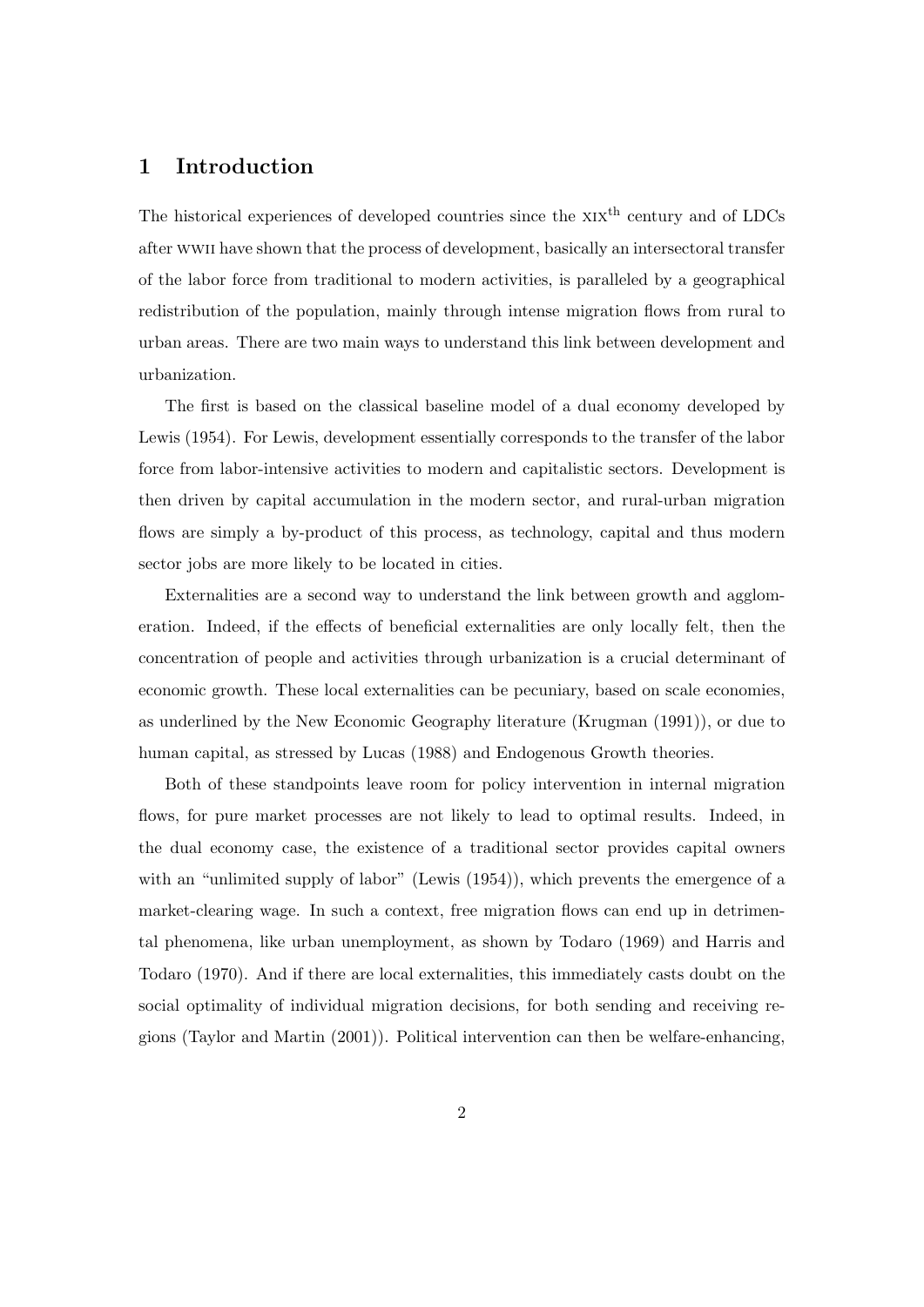as is well-known in the case of international migration flows (Benhabib and Jovanovic  $(2007)$ .

However, among the various policy options available to LDC governments, direct controls have been generally ruled out, for, as Lucas (1997) puts it, "direct restrictions upon mobility either prove ineffective or require Draconian enforcement measures, incurring a cost in civil liberties most nations are fortunately unwilling to tolerate". This does not really constitute an issue as direct restrictions are generally seen, on economic efficiency grounds, as too tight a policy. To quote Stark (1980), "the 'cannot' tallies with the 'should not' ".

From this point of view, the People's Republic of China stands as a stunning outlier. Since the beginning of the "Reform and Opening" era in 1978, the Chinese State has retained extremely tight controls on individual moves, through the "household registration system" (hukou), but at the same time, the PRC has developed at an unprecedented pace. Within the span of one generation, between the end of the 1970s and the mid-2000s, real GDP per capita has increased seven-fold (Bosworth and Collins (2008)), while the urbanization rate has only doubled. In 2002, the PRC urbanization rate was only 39.09 per cent, 13 percentage points below the average urbanization rate of LDCs at the same level of development (Chang and Brada (2006)). And this urbanization gap has steadily increased as China developed.

This "paradox of China's growing under-urbanization" (Chang and Brada (2006)) has fueled an extremely lively debate in Chinese political and academic circles about internal migration controls and their political, social and economic consequences (Xiang and Tan (2005)). As for the economic side of the debate, most studies have tended to show that the hukou system and related migration constraints prevent a better allocation of economic resources in China (Au and Henderson (2006), Whalley and Zhang (2007)), and thus hinder Chinese development. Some scholars, on the other hand, defend the hukou institution on the grounds that it prevents socially suboptimal migration flows from rural to urban areas (Fan and Stark (2008)).

On both sides of the debate, the arguments are thus based on considerations of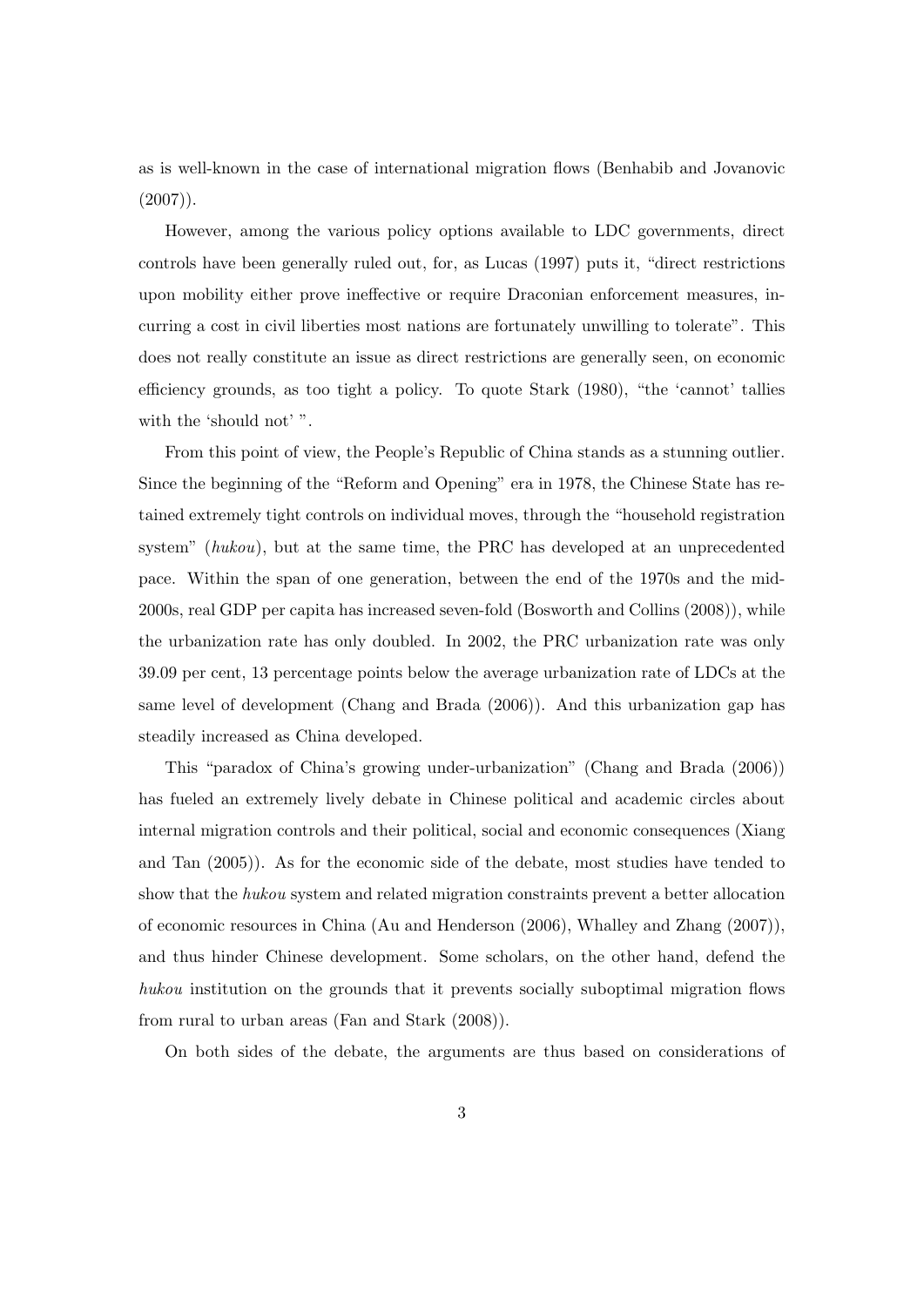resource allocation: would it be more efficient if migration flows were freer? But the dynamic, temporal aspect of this problem has been largely neglected. The hukou system and its various modifications and adjustments are likely to have important consequences on individual life-cycles and consequently on the dynamics of capital accumulation, in both urban and rural areas. The hukou constraints thus concern not only the sectoral and geographical allocation of resources in China, but also their intertemporal allocation. In particular, it could be one of the factors explaining the structurally extremely high aggregate saving rate in China and the pace of Chinese development.

The very high level of the Chinese aggregate savings has aroused much debate about its causes and worries about its consequences. China has displayed the world's highest domestic saving rate for the last quarter of a century. Savings were above 35 per cent of Chinese GDP in the 1980s, they exceeded 40 per cent in the 1990s, and even reached an astonishing 52 per cent in 2006 (NBS (Various years)). The causes behind this phenomenon have been widely discussed, and the reasons proposed include traditional Confucian culture (Franke, Hofstede, and Bond (1991)), demographic and age structure evolution (Modigliani and Cao (2004)), precautionary savings in a context of rapid economic changes and dismantling of social services (Chamon and Prasad (2008)), habit formation (Carroll, Overland, and Weil (2000)), and even the PRC one-child policy and the consequent sex ratio imbalance (Wei and Zhang (2009)).

In this paper, a simple overlapping generations model of a dual economy with two regions is used to show that, in a context where production factor markets are imperfect, hukou-related migration constraints between a developing (rural) and a developed (urban) region can be a factor raising aggregate saving rate and hastening development, understood as the transfer of the labor force from traditional to modern activities, driven by capital accumulation.

The plan of the paper is as follows. In the first section, the basic settings of the model, with only one region, are presented. In the second section, a second region is introduced, and the effects of different labor migration policies are discussed. The final section discusses how this simple model can explain some aspects of the Chinese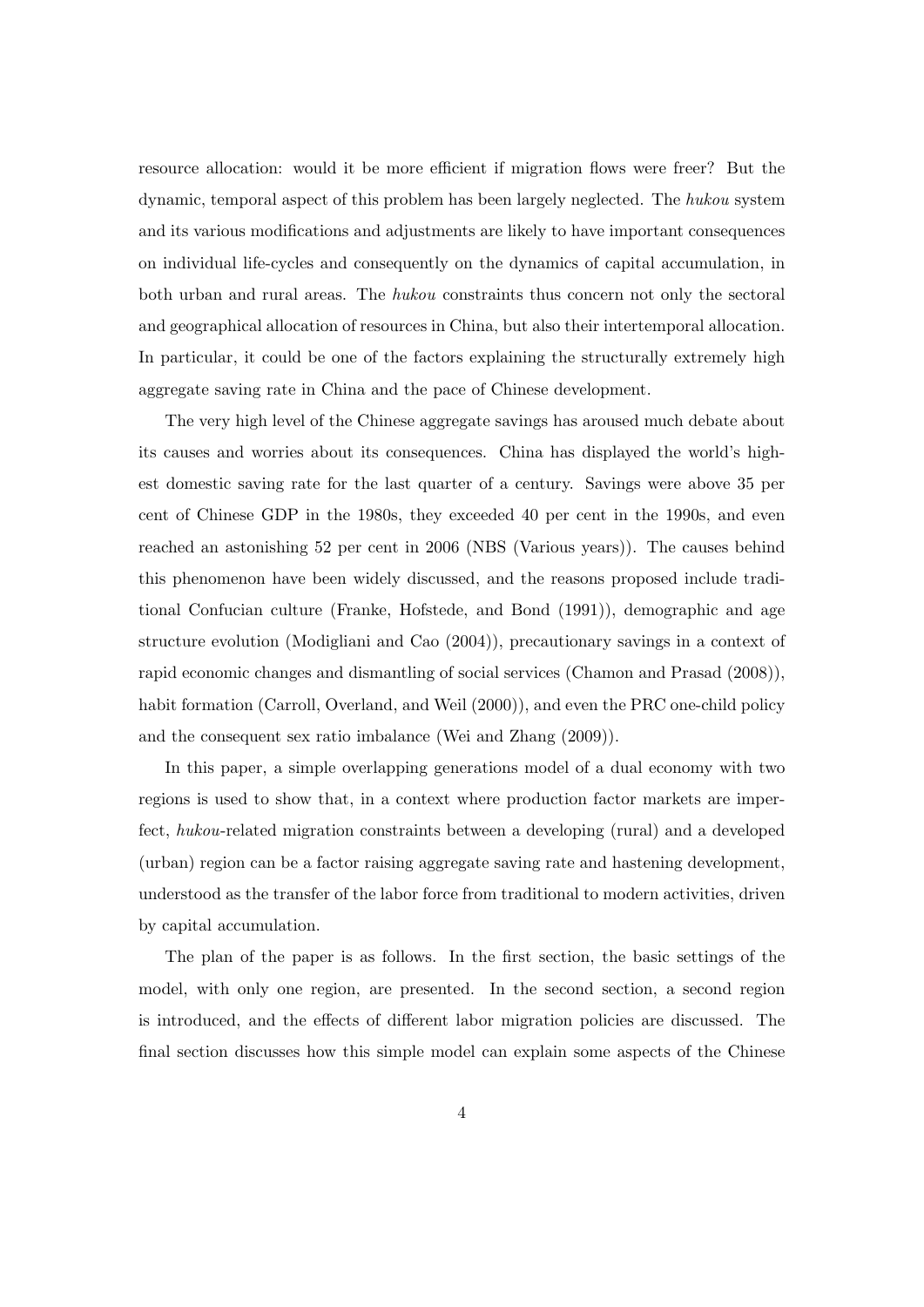experience.

# 2 The process of development in a dual economy with overlapping generations

#### General setting

This simple model aims to describe the dynamic process of development in a dual economy with two-period life cycle agents. We will first deal with the production and employment aspects of the model, and then with the agents' life cycle and intertemporal trade-off. That will finally lead to the characterization of the development process.

As in the classical Lewis (1954) model, development is understood here as the transfer of labor from a traditional to a modern sector, this intersectoral transfer being driven by capital accumulation.

#### 2.1 Production and employment

#### 2.1.1 Production technologies

The economy is dual in the sense that, while one single homogeneous product is produced, of an (exogenously given) price normalized to 1, two technologies are available: a traditional technology, using only labor  $(L_T)$ , with constant returns to scale,  $Y_T = a_T L_T$ , where  $a_T$  indicates the productivity of labor, and a modern, "capitalistic" one, using labor  $(L_C)$  and capital  $(K)$ , and displaying constant returns to scale and decreasing returns to each factor,  $Y_C = F(L_C, K)$ . We can thus write modern sector production in a capital-intensive form, for every period t:

$$
Y_{Ct} = F(L_{Ct}, K_t) = F(\frac{L_{Ct}}{K_t}, 1)K_t = f(\frac{L_{Ct}}{K_t})K_t
$$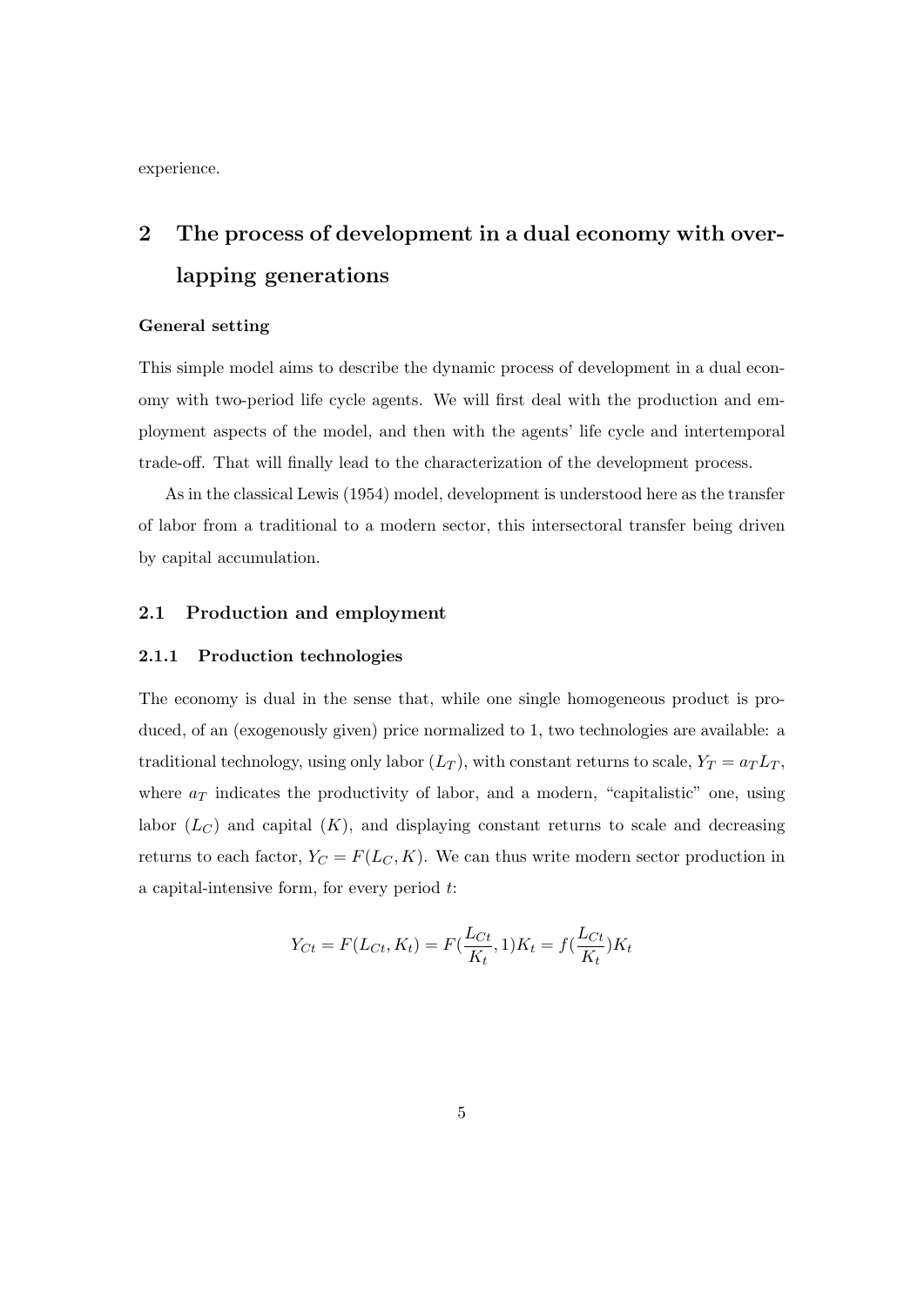With:

$$
f(0) = 0 \t\t f'(\frac{L_{Ct}}{K_t}) > 0 \t\t f''(\frac{L_{Ct}}{K_t}) < 0
$$

where  $f'(\frac{L_{Ct}}{K}$  $\frac{L_{C_t}}{K_t}$  is the marginal product of labor, the marginal product of capital being  $f(\frac{L_{Ct}}{K_{t}}$  $\frac{L_{Ct}}{K_t}$ ) –  $\frac{L_{Ct}}{K_t}$  $\frac{L_{Ct}}{K_t} f'(\frac{L_{Ct}}{K_t}$  $\frac{L_{Ct}}{K_t}$ ). We consider here a case without technological progress: neither the traditional nor the modern production functions change over time.

#### 2.1.2 Labor market

There is a total quantity  $L$ , assumed constant over time, of identical workers at each generation, who are allocated to the traditional and modern sectors,  $L = L_{Tt} + L_{Ct}$ , in every period t.

As each worker in the traditional sector produces  $a<sub>T</sub>$  units of goods, individual real income in traditional activities is simply  $w_T = a_T$ . This sets the subsistence wage, or minimum conventional income in this economy, as no worker would accept to work for a lower wage.

At any given time t, capitalists have a quantity of capital  $K_t$  to invest. As long as the economy is still developing and some workers remain in the traditional sector, capitalists are in a monopsonistic position, they do not have to raise wages to hire more workers, or, to put it another way, for every level of the modern sector wage  $w_C$  above the subsistence wage  $w_T$ , there is an "unlimited supply of labor" (Lewis (1954)). Market processes thus cannot lead to an equilibrium, market-clearing level of modern sector wage, which is therefore determined in an exogenous or institutional way. Various options for modern wage setting are studied at the end of this section. For simplicity, it is assumed here to remain constant over time, as in the Lewis (1954) framework. For any level  $w_C$  of modern sector wage, capital owners hire laborers in order to maximize their profits:

$$
\max_{L_{C_t}} \Pi = f(\frac{L_{C_t}}{K_t})K_t - w_C L_{C_t}
$$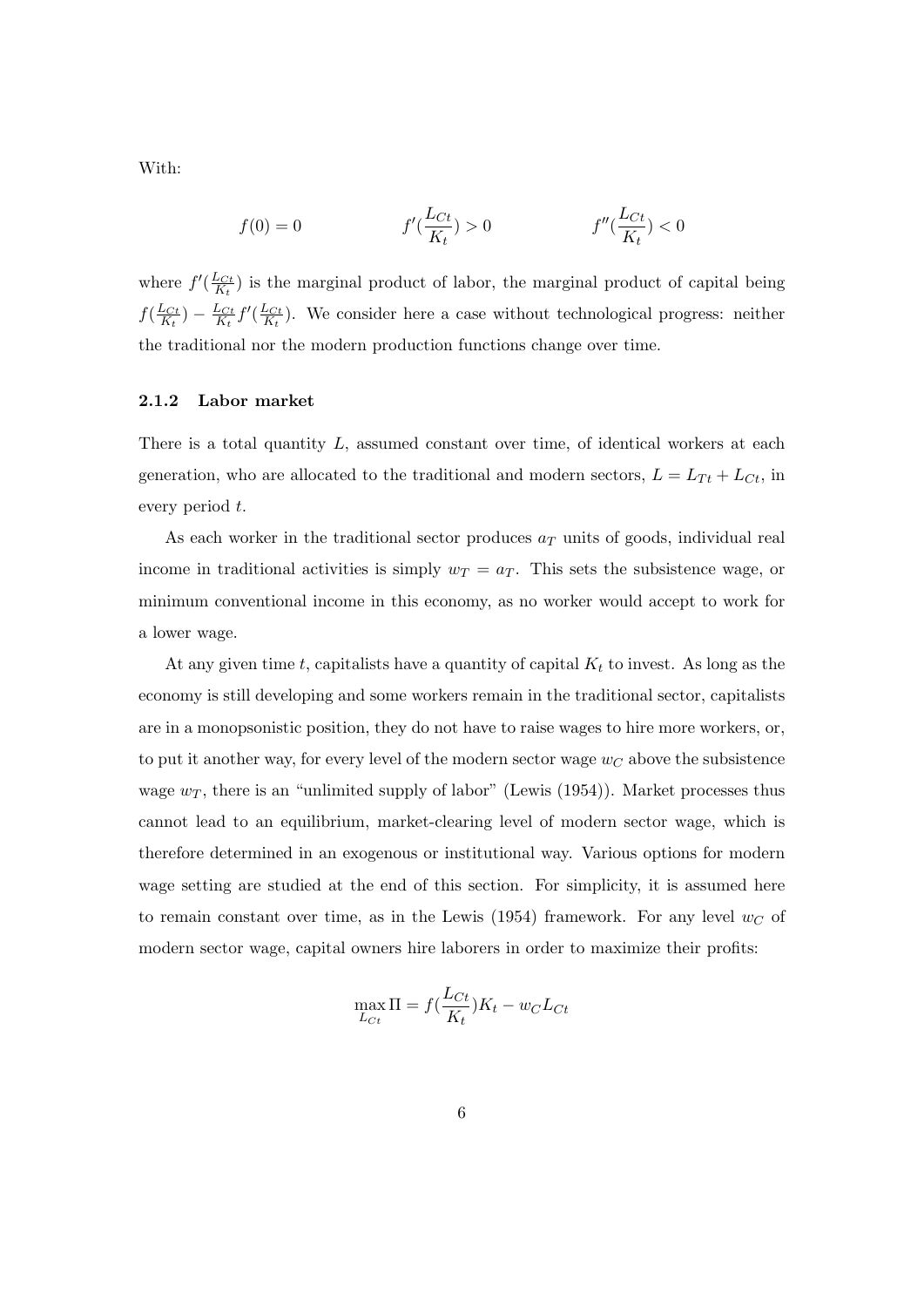This evidently gives the solution:

$$
f'(\frac{L_{Ct}}{K_t}) = w_C
$$

This defines, for a given real wage, a relationship between the capital invested and the workforce hired in the modern sector. As  $f(.)$  is monotonously increasing, we can write:

$$
L_{Ct} = f'^{-1}(w_C)K_t
$$

where  $f'^{-1}(.)$  denotes the inverse of  $f'(.)$ , and is thus also decreasing.

Aggregate profit in the modern sector is then:

$$
\Pi_t = [f \circ f'^{-1}(w_C) - w_C f'^{-1}(w_C)] K_t
$$

The average and marginal rates of return to capital are equal, and can be expressed as a function of  $w_C$ :

$$
r(w_C) = f \circ f'^{-1}(w_C) - w_C f'^{-1}(w_C)
$$

At a given time t, when a quantity  $K_t$  of capital is invested,  $L_{C_t} = f^{-1}(w_C)K_t$ workers are employed in the modern sector, and the residual workers,  $L_{Tt} = L - L_{Ct}$  $L - f^{-1}(w_C)K_t$  are employed in the traditional sector. Overall production  $Y_t$  is then:

$$
Y_t = Y_{Ct} + Y_{Tt} = w_T L + [f \circ f'^{-1}(w_C) - w_T f'^{-1}(w_C)] K_t
$$

#### 2.1.3 Comments

The dual structure of the economy is purely technological and arises from the coexistence of traditional and modern technologies for the same product, the first one necessitating only labor, with constant returns, while the second combines capital and labor. As in most dual economy models, the critical consequence of this technological dualism is on the labor market: the existence of a traditional sector prevents the emergence of a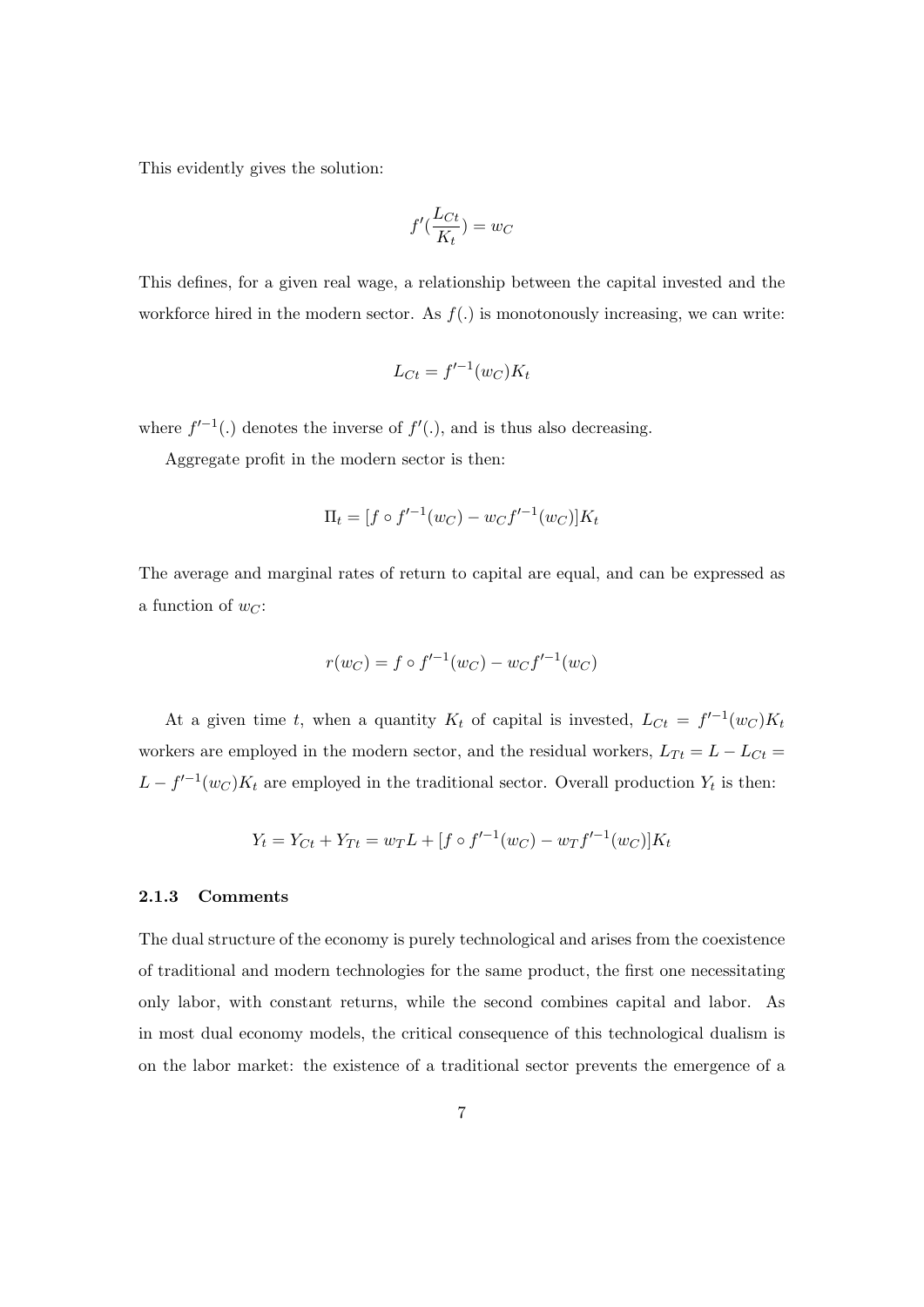market-clearing modern sector wage, and gives capitalists a monopsonistic position.

Naturally, both the rate of return to capital  $r$  and the number of workers employed in the modern sector per unit of capital,  $f^{-1}(w_C)$ , are decreasing functions of modern sector wage,  $w_C$ . As a consequence, overall production  $Y_t$  is also a decreasing function of modern sector wage, for an increase in  $w_C$  reduces the number of workers hired in the more productive modern sector. Overall production is also linearly increasing with the capital stock, as long as profit is positive, for  $w_C \geq w_T$ , and then:

$$
f \circ f'^{-1}(w_C) - w_T f'^{-1}(w_C) \ge f \circ f'^{-1}(w_C) - w_C f'^{-1}(w_C) = \Pi \ge 0
$$

All these consequences of the dual structure of the economy on production and employment are exactly similar to the classical conclusions of Lewis (1954). In such a setting, the critical determinant of the level of development is the amount of invested capital, which is studied in the next section.

#### 2.2 Life-cycle, intertemporal trade-off and savings

All agents are identical. Each has a lifespan of two periods, and a life cycle  $\dot{a}$  la Diamond (1965). In the first part of his life, when the agent is young  $(Y)$ , he works and saves, while in the second part of his life, when he is old  $(O)$ , he invests and consumes his capital. For simplicity, we assume that the intertemporal utility function is homothetic, additively separable, and that the agent has the same utility function  $u(c)$ , satisfying Inada conditions, in both periods, and that he attaches equal weight to first and second period utility. Under these assumptions, the level of individual savings S of a Young agent working during period  $t$  is such that:

$$
S(r_{t+1}, w_t) = s(r_{t+1})w_t \text{ with } 0 < s(r_{t+1}) < 1
$$

A Young worker's level of individual savings is then linearly increasing with his labor income  $w$ , but the effect of an increase in returns to capital  $r$  depends, as usual, on the relative importance of intertemporal substitution and income effects. Moreover, as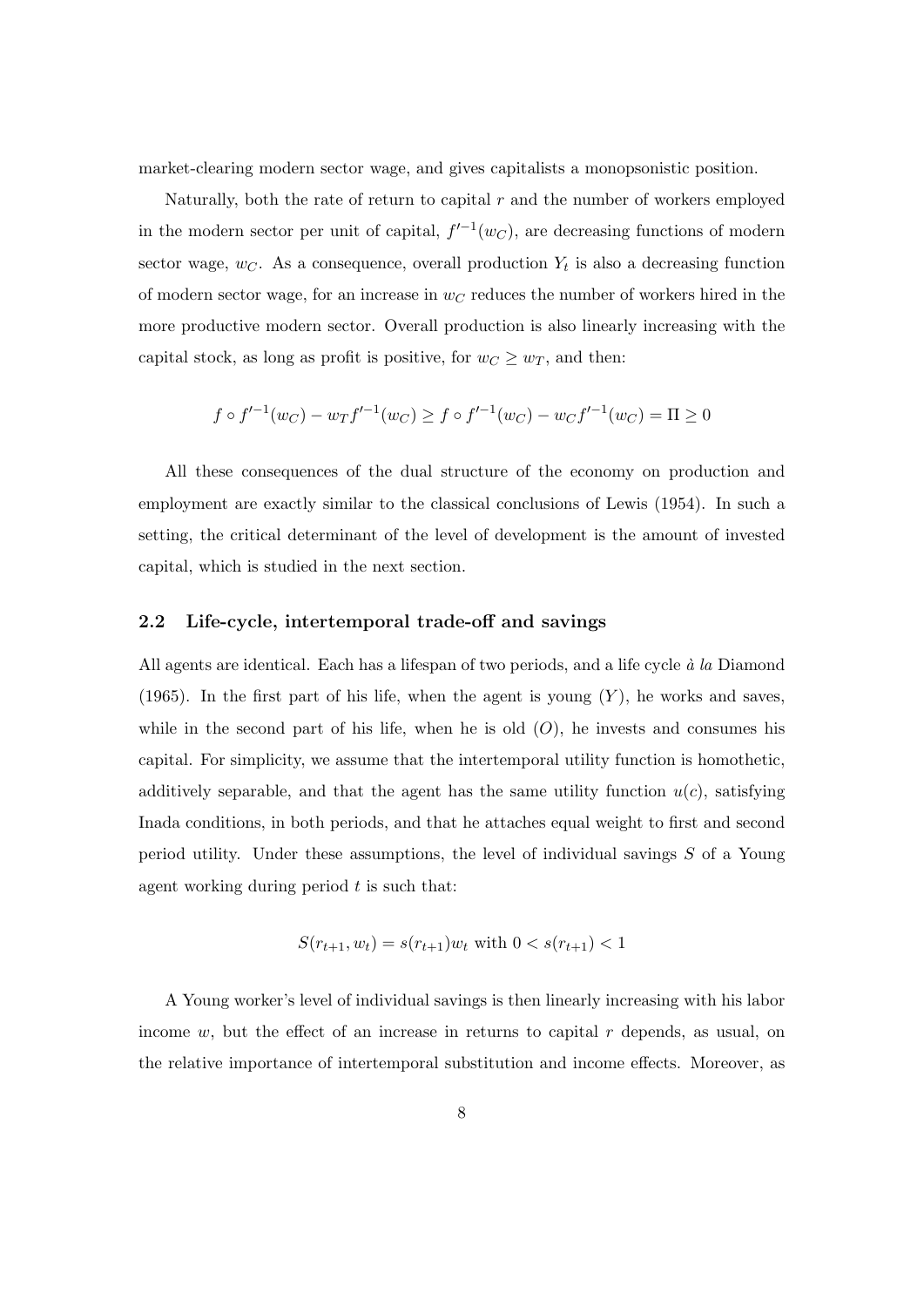individual labor incomes and consequently returns to capital remain constant throughout the development process, in both sectors, savings rates are also constant over time and sectors. Finally, the level of individual savings in the modern sector is higher than that in the traditional sector, because the labor income is higher:

$$
S_C = s(r)w_C \ge S_T = s(r)w_T \text{ as } w_C \ge w_T
$$

#### 2.3 The process of development

#### 2.3.1 Capital accumulation

In this classical framework, economic development is understood as the transfer of the labor force from the traditional to the modern sector, which is essentially determined by the dynamics of capital accumulation. In the overlapping generations (OLG) setting, the stock of capital available and invested at the beginning of a period  $t$  comes from the savings made by Young agents in the preceding period  $t - 1$ . In this preceding period, there were two kinds of Young agents. A quantity  $L_{T_t-1} = L - L_{C_t-1}$  of them were working in the traditional sector, for a real income  $w_T$ , and their aggregate savings were thus equal to  $(L_R - L_{C_{t-1}})S_T$ . And a quantity  $L_{C_{t-1}}$  were working in the modern sector, for a real income of  $w<sub>C</sub>$ , and their aggregate savings were thus equal to  $L<sub>Ct−1</sub>S<sub>C</sub>$ .

We then have:

$$
K_t = (L - L_{Ct-1})S_T + L_{Ct-1}S_C = S_T L + (S_C - S_T)L_{Ct-1}
$$

 $L_{C_{t-1}}$  is itself a function of  $K_{t-1}$ , and as  $w_T$ ,  $w_C$ , and r remain constant over time until the labor force is entirely transferred to the modern sector, the dynamics of capital accumulation is then given by the simple relationship:

$$
K_t = s(r)w_T L + s(r)(w_C - w_T)f'^{-1}(w_C)K_{t-1}
$$
\n(1)

In this expression, the first term  $s(r)w_{T}L$  can be seen as the baseline amount of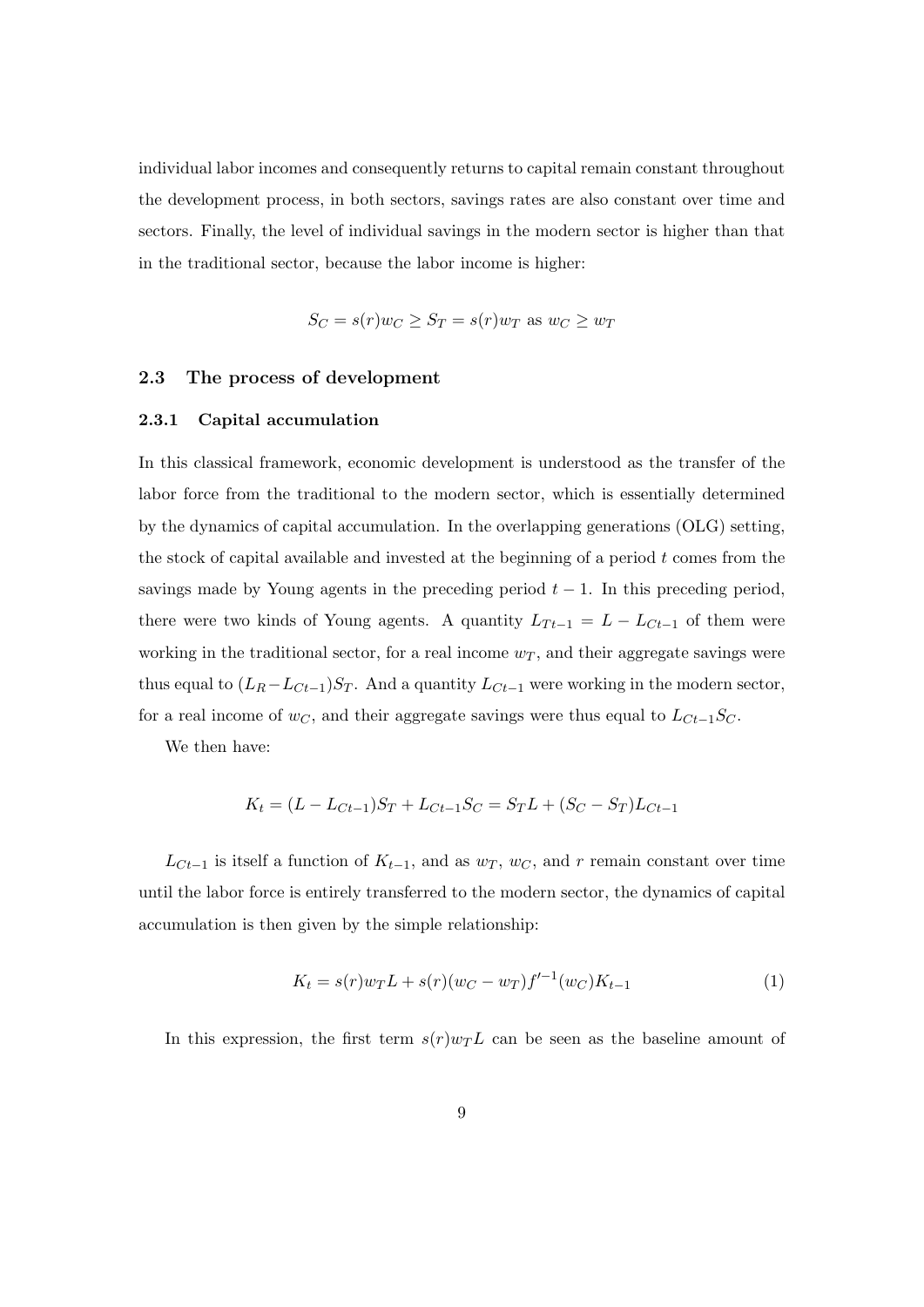savings in this economy, that is to say the stock of capital that is available if every worker is paid at the traditional sector rate. The second term,  $s(r)(wc - wr) f'^{-1}(wc)K_{t-1}$ , can be seen as the extra amount of savings due to the fact that some workers are employed in the modern sector and save more than their counterparts in traditional activities.

If we write:

$$
\alpha = s(r)w_T L
$$

$$
\beta = s(r)(wc - w_T)f'^{-1}(wc)
$$

And if we assume that the initial capital stock  $K_0$  was simply equal to the aggregate amount of savings when no worker was yet employed in the modern sector, ie  $K_0 = \alpha$ , then the stock of capital available at every period  $t$  is simply given by the relationship:

$$
K_t = \frac{\alpha}{1 - \beta} (1 - \beta^{t+1})
$$
 if  $\beta \neq 1$   

$$
K_t = (t+1)\alpha
$$
 if  $\beta = 1$ 

With growth rates being defined by the relationships:

$$
g_{K_t} = (1 - \beta) \frac{\beta^t}{1 - \beta^t}
$$
 if  $\beta \neq 1$   

$$
g_{K_t} = \frac{1}{t + 1}
$$
 if  $\beta = 1$ 

Capital stock growth rate is then always positive and decreasing. However, if  $\beta \geq 1$ , the capital stock is not bounded, and then capital continues to be accumulated until all workers are employed in the modern sector. If  $\beta$  < 1, then the steady-state stock of capital  $K^*$  corresponding to the dynamics of capital accumulation (1) is:

$$
K^* = \frac{\alpha}{1 - \beta} \tag{2}
$$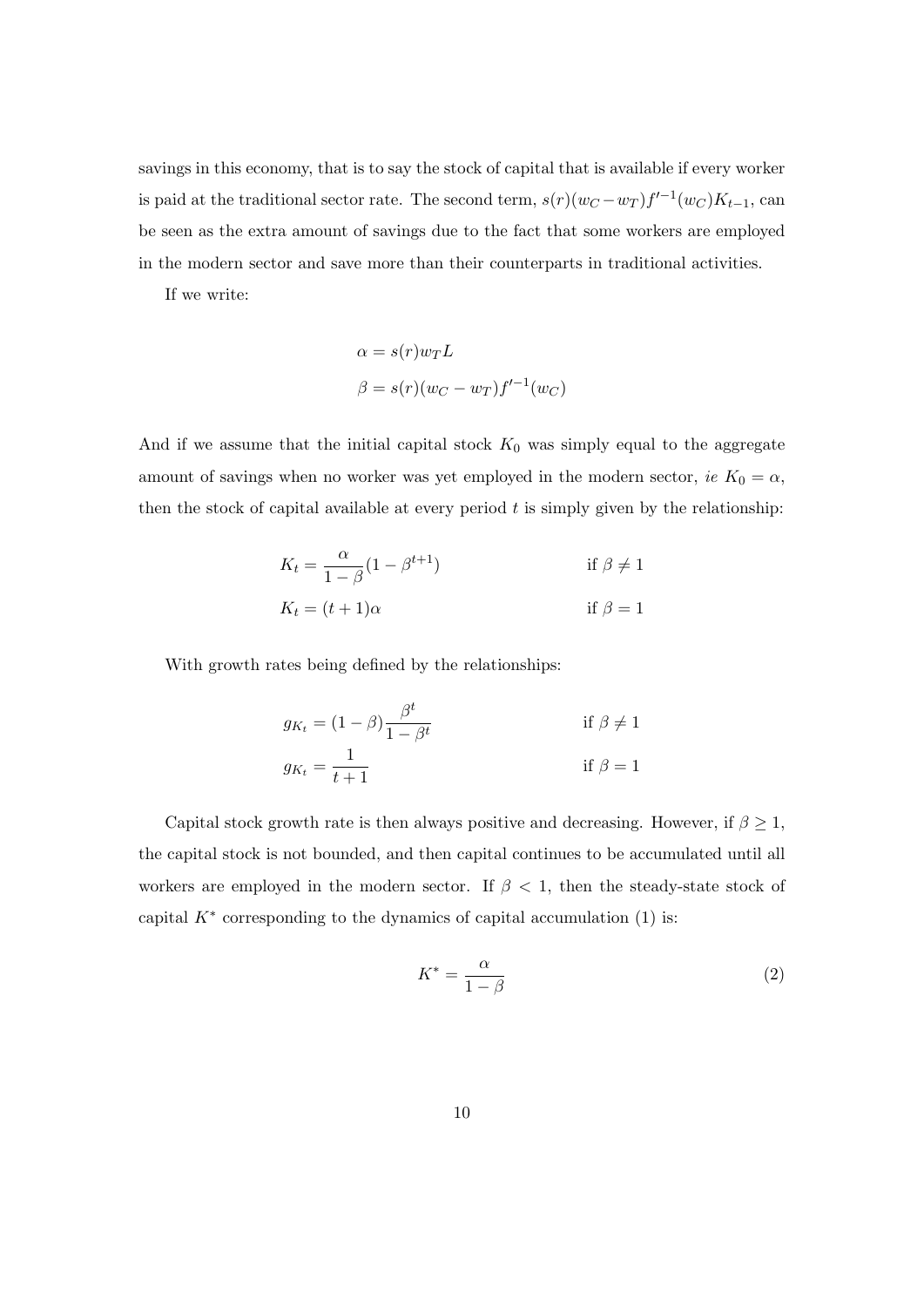#### 2.3.2 Intersectoral transfer and growth

As employment in the modern sector  $L_{C_t}$  and overall production  $Y_t$  at every period depend on capital accumulation, their dynamics can now be determined. If we note  $\gamma = f \circ f'^{-1}(w_C) - w_T f'^{-1}(w_C)$ , we have::

$$
L_{Ct} = \frac{\alpha}{1-\beta}(1-\beta^{t+1})f'^{-1}(w_C) \quad \text{and } Y_t = \frac{\alpha}{s(r)} + \frac{\alpha\gamma}{1-\beta}(1-\beta^{t+1}) \quad \text{if } \beta \neq 1
$$
  

$$
L_{Ct} = (t+1)\alpha f'^{-1}(w_C) \quad \text{and } Y_t = \frac{\alpha}{s(r)} + (t+1)\alpha\gamma \quad \text{if } \beta = 1
$$

Growth rates are then:

$$
g_{L_{C_t}} = (1 - \beta) \frac{\beta^t}{1 - \beta^t} f'^{-1}(w_C) \quad \text{and } g_{Y_t} = \frac{(1 - \beta)\beta^t}{\frac{1 - \beta}{s\gamma} + 1 - \beta^t} \quad \text{if } \beta \neq 1
$$

$$
g_{L_{C_t}} = \frac{f'^{-1}(w_C)}{(t + 1)} \quad \text{and } g_{Y_t} = \frac{1}{\frac{\alpha}{\gamma s(r)} + t} \quad \text{if } \beta = 1
$$

Note that these growth rates are also positive and decreasing. Following the dynamics of capital accumulation, modern sector employment and overall production converge to a steady-state level if  $\beta < 1$ , and diverge if  $\beta \geq 1$ .

#### 2.3.3 Development conditions

The process of development is entirely driven by capital accumulation, which allows the labor force to gradually move from traditional activities to the more productive modern sector. Development is eventually complete when the whole labor force has been transferred to the modern sector, that is to say, when the capital stock has reached a level  $\overline{K}$  such that  $L = f'^{-1}(w_C)\overline{K}$ .

According to what has been shown in the preceding section, complete development will always occur if  $\beta \geq 1$ , since the capital stock diverges. However, if  $\beta < 1$ , the capital stock converges, to a steady-state level that can be lower than  $\overline{K}$ . Whether or not development actually occurs and capital accumulation reaches a point where the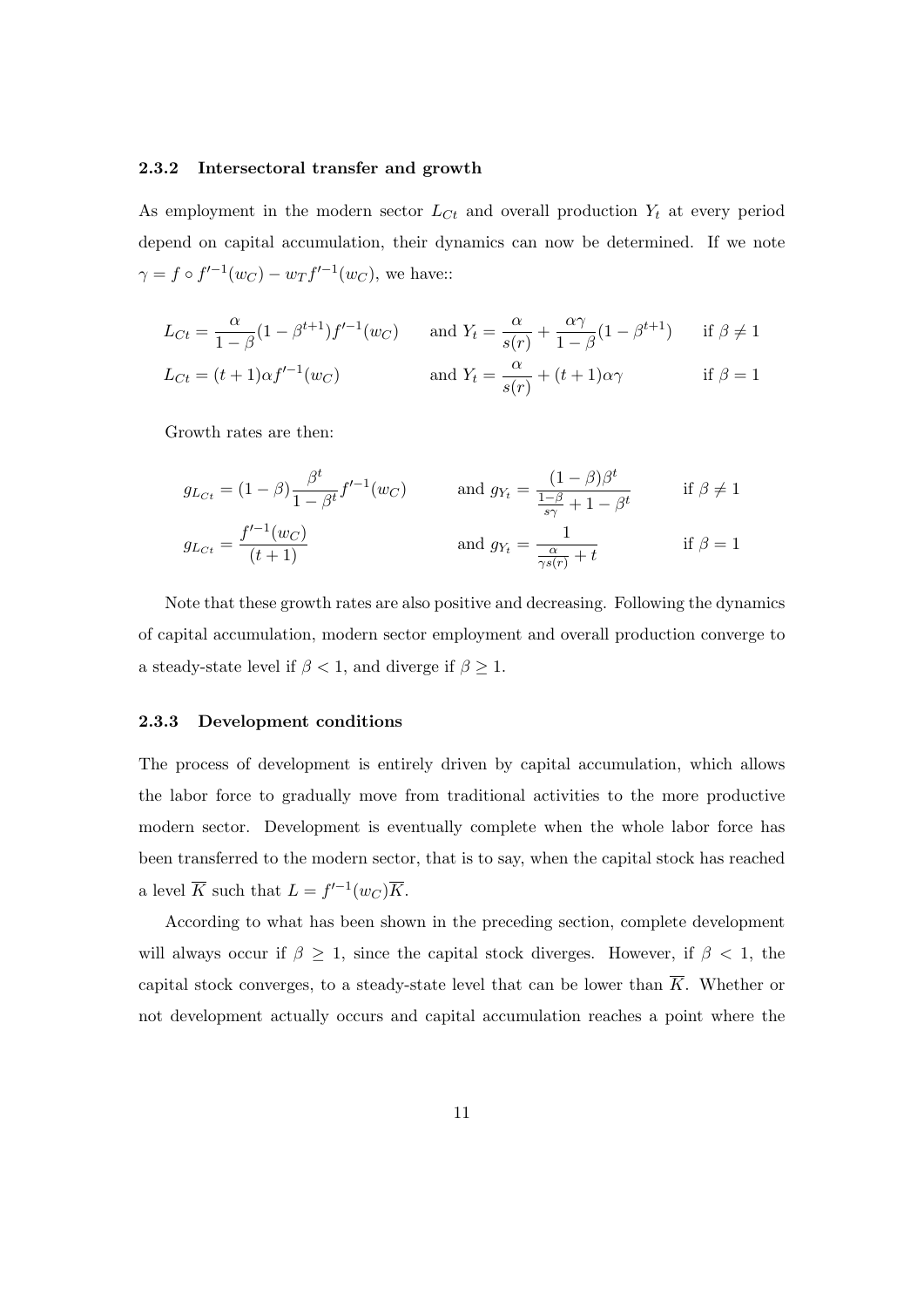whole labor force is absorbed into the modern sector depends on the ratio:

$$
\frac{K^*}{\overline{K}} = \frac{s(r)w_T f'^{-1}(w_C)}{1 - s(r)[w_C - w_T] f'^{-1}(w_C)}
$$
(3)

There are then two cases. If capital accumulation converges to a capital stock  $K^*$  that is lower than  $\overline{K}$ , then the economy is stuck in an equilibrium of partial modernization:

$$
0 < \frac{K^*}{\overline{K}} < 1 \Leftrightarrow s(r)w_Cf'^{-1}(w_C) < 1
$$

On the other hand, if capital accumulation converges to a capital stock  $K^*$  that is greater than  $\overline{K}$ , then the economy eventually reaches  $\overline{K}$ , becomes "modern", and then follows standard growth pattern:

$$
\frac{K^*}{\overline{K}} \ge 1 \Leftrightarrow s(r)w_C f'^{-1}(w_C) \ge 1
$$

So finally, the necessary condition for complete development is:

$$
s(r)w_Cf'^{-1}(w_C) \ge 1\tag{4}
$$

This condition encompasses the "explosive development" case when  $\beta = s(r)(w_C$  $w_T$ )  $f'^{-1}(w_C) \geq 1$ .

Intuitively, the left-hand side of inequality 4 is the amount of savings generated by one unit of capital invested in the modern sector. One unit of capital creates  $f'^{-1}(w_C)$ jobs in the modern sector, and each worker then saves an amount  $s(r)w_C$ . If this value is greater than unity, it means that one unit of capital invested in the modern sector generates, through savings, more than one unit of capital in the next period.

#### 2.3.4 The modern sector wage and development

According to (1) and (4), both the likelihood of full development and the speed of capital accumulation are determined by the quantity  $s(r)w_Cf'^{-1}(w_C)$ . This quantity critically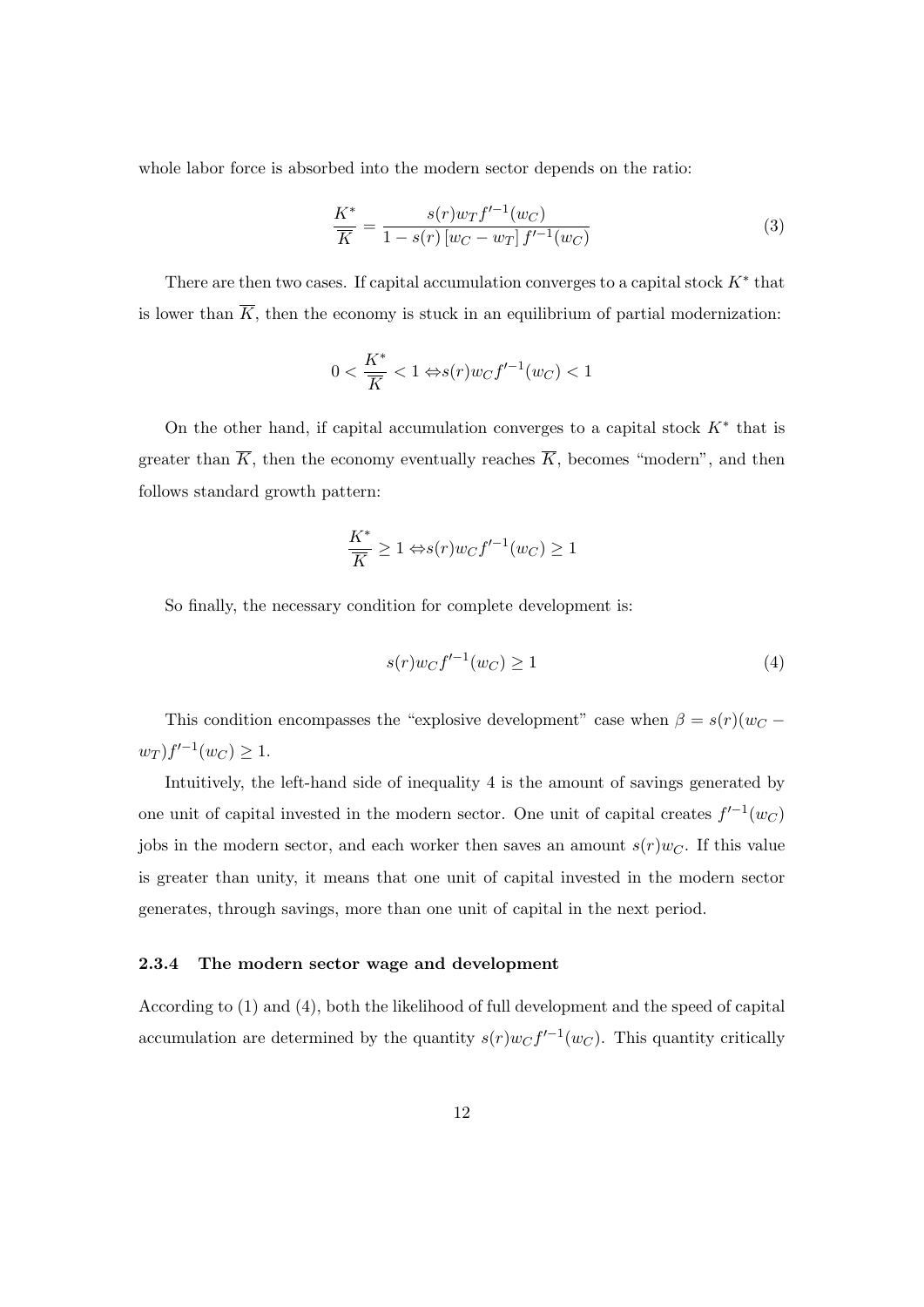depends on the modern sector wage  $w<sub>C</sub>$ , and we have:

$$
\frac{\partial [s(r)w_C f'^{-1}(w_C)]}{\partial w_C} = s(r) f'^{-1}(w_C)(e_{s,r}e_{r,w_C} + e_{L_C,w_C} + 1)
$$

Where :

$$
s(r)f'^{-1}(w_C) > 0
$$
  
\n
$$
e_{s,r} = \frac{s'}{s}r
$$
 is the elasticity of savings with respect to returns to capital,  
\n
$$
e_{r,w_C} = \frac{r'}{r}w_C < 0
$$
 is the elasticity of returns to capital with respect to wage,  
\n
$$
e_{L_C,w_C} = \frac{w_C}{f'^{-1}(w_C)f'' \circ f'^{-1}(w_C)} < 0
$$
 is the wage elasticity of modern labor demand.

Intuitively, an increase in  $w<sub>C</sub>$  increases the individual savings of modern sector workers, but reduces their number, as it reduces demand for labor. The two effects on capital accumulation, through labor demand and savings behavior, work in opposite directions. However, the critical quantity  $s(r)w_Cf^{-1}(w_C)$  is increasing in  $w_C$  under the two following sufficient conditions.

First, the elasticity of the saving rate with respect to rates of return to capital  $e_{s,r}$ must be negative or zero. That is to say, in agents' savings decisions, the income effect of an increase in returns to capital must outweigh the substitution effect. Agents must have a preference for smoothing consumption across their life cycle. Empirically, the response of individual savings to interest rates is still being debated. However, since the study of Giovannini (1985), the general consensus is that in developing countries, the interest elasticity of savings is zero, and if not, it is more likely to be negative than positive (Schmidt-Hebbel, Webb, and Corsetti (1992), Bandiera, Caprio, Honohan, and Schiantarelli (2000), Ogaki, Ostry, and Reinhart (1996), Loayza, Schmidt-Hebbel, and Servén (1999)). To quote Schmidt-Hebbel, Serven, and Solimano (1996), "the evidence generally shows that interest rates and tax incentives have little or no effect on saving", and "in those exceptional cases in which saving shows a positive response to the interest rate, that response is very small". The fact that the elasticity of savings with respect to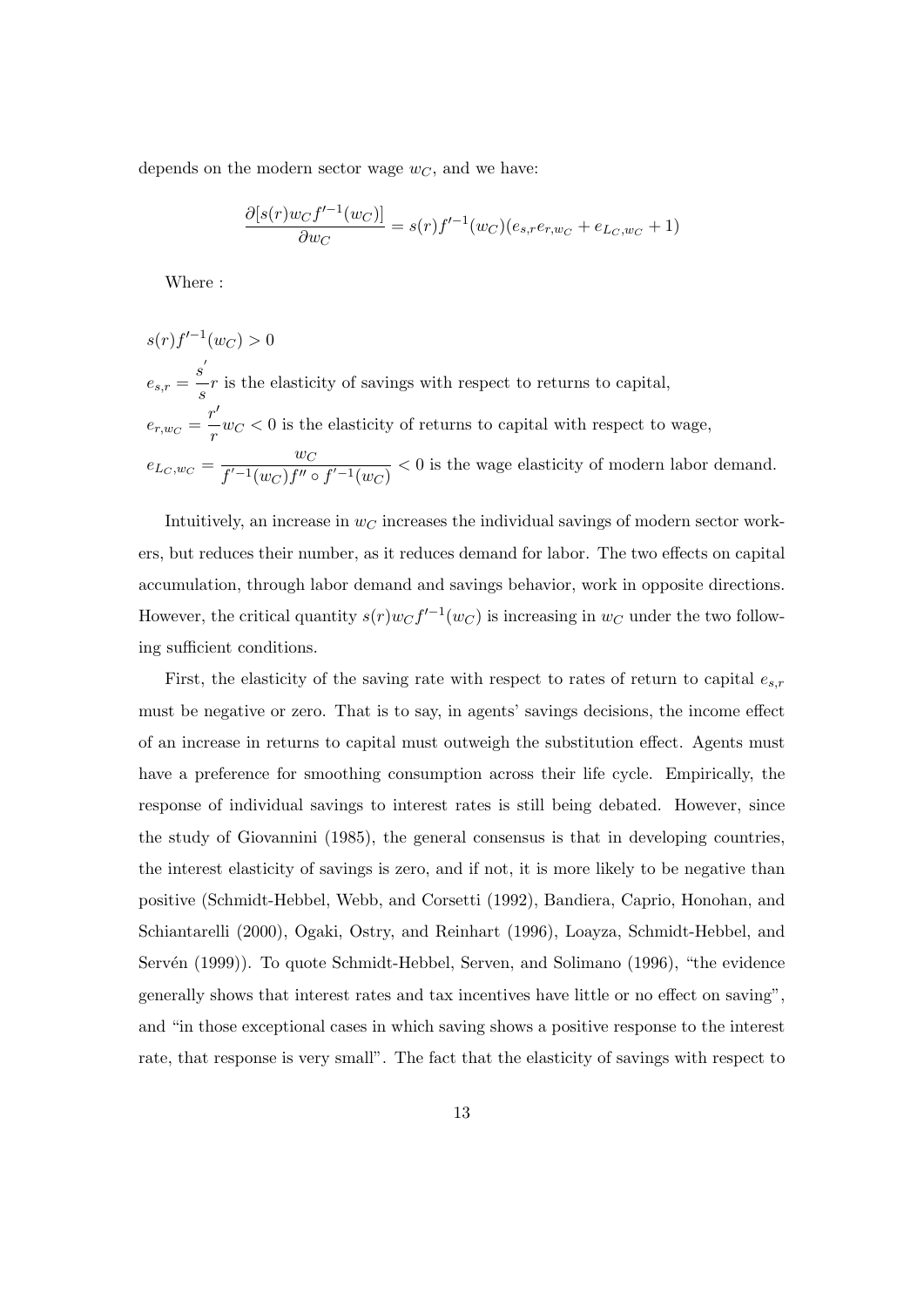interest rates or returns to capital is zero or negative seems to be confirmed in the case of China (Kraay (2000), Qin (2003), and Chamon and Prasad (2008)).

The second sufficient condition is that the elasticity of the demand for labor with respect to wages in the modern sector is, in absolute value, smaller than one. Since the seminal study of Hamermesh (1993), it is widely agreed that the order of magnitude of the elasticity of the labor demand ranges between −0.5 and −0.3 (Clark and Freeman (1980), Fuchs, Krueger, and Poterba (1998)), depending on the exact definition of the elasticity under scrutiny. Even if most studies have focused on developed countries, most notably the USA and UK, similar results are obtained for developing countries. According to the study of Meng (2000), the elasticity of the demand for labor with respect to wages is even lower in the case of China.

Finally, under these two sufficient conditions, which are quite consensual and empirically sound, we get our first result.

Result 1: The pace of capital accumulation, as well as the equilibrium level of development and hence the likelihood of full development, are increasing in modern sector wage levels.

#### 2.4 The Modern Sector Wage-Setting Issue

For a given technology, that is to say a given modern production function, the critical determinant of the development of this simple dual economy is then the wage level in the modern sector. This directly determines saving behavior and employment structure and indirectly influences saving rates through the level of returns to capital. However, because of the existence of a traditional sector that guarantees an income  $w_T$ , there is, in a Lewisian way, an "unlimited supply of labor" above this threshold. No labor market clearing wage can thus emerge, and the wage level must be set in some institutional manner. Different options or processes are possible for this modern sector wage- setting.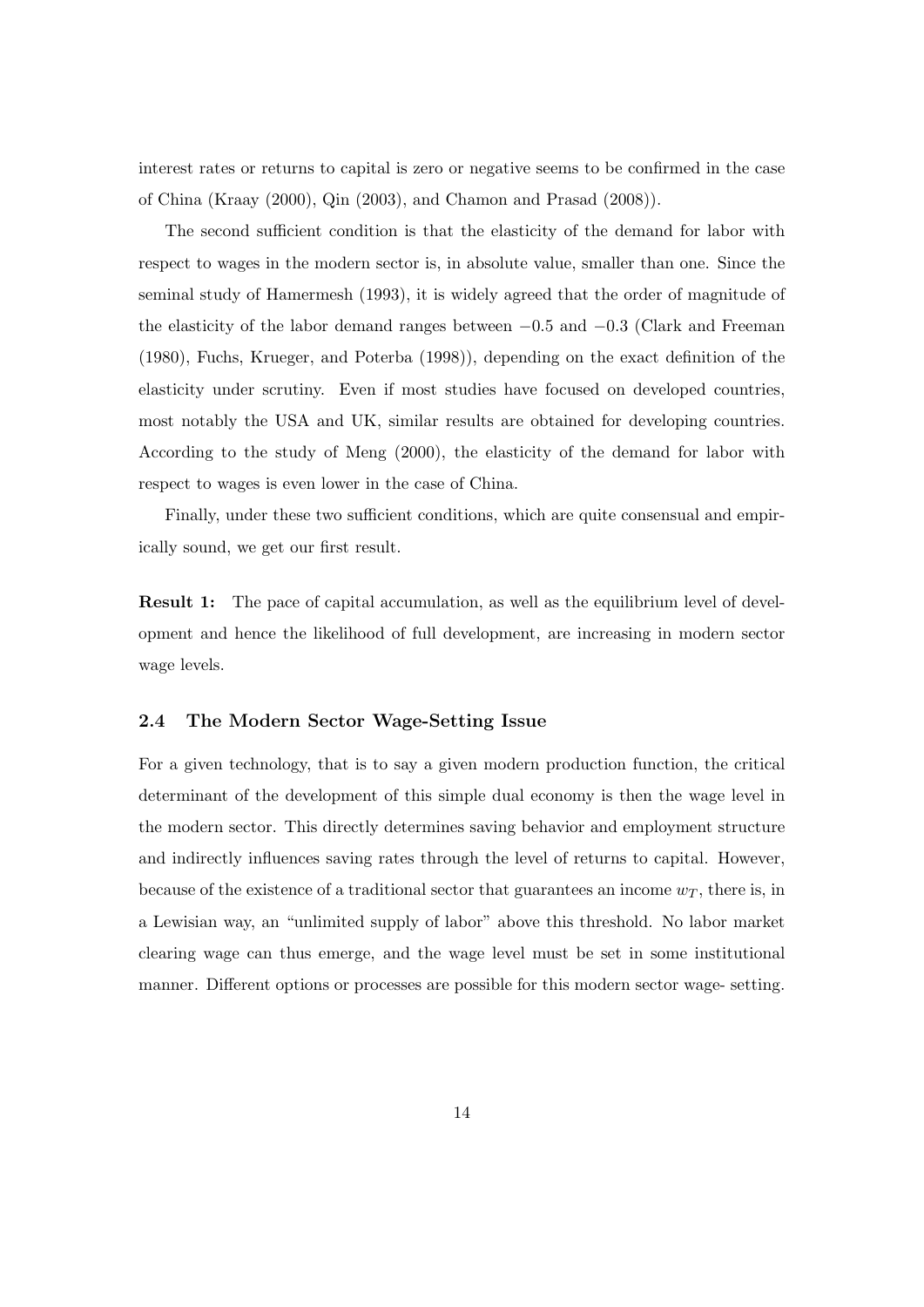#### 2.4.1 Pure monopsony

In the simplest and most natural case, Old agents, who own and invest capital, take full advantage of their monopsonistic position, and so set the modern sector wage at the lowest possible level,  $w_T$ . The economy then remains totally stationary, at the lowest possible level of development.

#### 2.4.2 Bargaining

One could imagine that the modern sector wage is set, each period, through a process of bargaining or conflict between Old capitalists and Young workers. The Old agents evidently have a simple and unambiguous interest in lowering the modern sector wage, whereas the Young workers' interests are ambivalent. On the one hand, an increase in modern sector wages increases their income and utility levels. On the other hand, however, it reduces the number of modern sector workers, and thus their aggregate welfare. As the economy progressively develops, more and more workers are hired in the modern sector, and so the former effect should become relatively more and more important. The modern sector wage should thus progressively increase, and development therefore accelerates over time.

#### 2.4.3 Conventional setting by a social planner

A last solution is that the modern sector wage is set by a political or administrative authority. This authority, acting as a social planner in a context where market processes cannot work, may have various objective functions. Here, we will take a simple case.

At the beginning of a period  $t$ , the social planner sets the modern sector wage for the period, having two arguments in his objective function: the overall level of production during the period,  $Y_t$ , and the growth rate to  $t+1$ , or, equivalently, the level of production during the next period,  $Y_{t+1}$ .

To sum up, the problem faced by the social planner when setting the modern sector wage is a trade-off between current and future production. This is actually a trade-off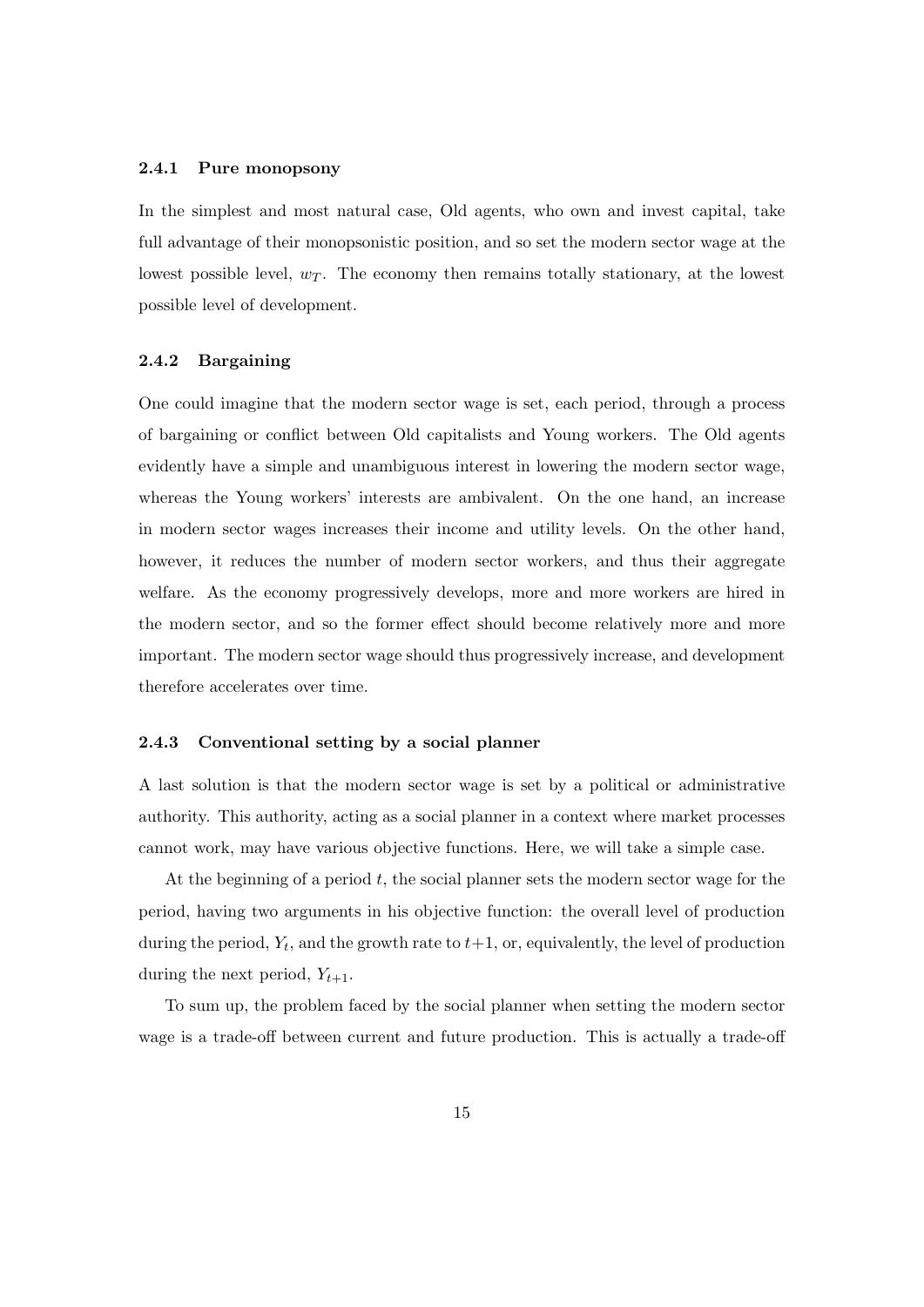because  $Y_t$  is increasing in  $w_{C_t}$  while  $Y_{t+1}$  is decreasing in  $w_C$ . Indeed:

$$
Y_t = w_T L + [f \circ f'^{-1}(w_{Ct}) - w_T f'^{-1}(w_{Ct})] K_t
$$
  
\n
$$
\Rightarrow \frac{\partial Y_t}{\partial w_{Ct}} = \frac{w_{Ct} - w_T}{f'' \circ f'^{-1}(w_{Ct})} K_t \le 0 \text{ depending on } w_{Ct} \ge 0
$$
  
\n
$$
Y_{t+1} = w_T L + [f \circ f'^{-1}(w_{Ct+1}) - w_T f'^{-1}(w_{Ct+1})]
$$
  
\n
$$
\times [w_T L + (w_{Ct} - w_T) f'^{-1}(w_{Ct})] s(r_{t+1}) K_t
$$
  
\n
$$
\Rightarrow \frac{\partial Y_{t+1}}{\partial w_{Ct}} = [f \circ f'^{-1}(w_{Ct+1}) - w_T f'^{-1}(w_{Ct+1})]
$$
  
\n
$$
\times [f'^{-1}(w_{Ct}) + \frac{w_{Ct} - w_T}{f'' \circ f'^{-1}(w_{Ct})}] s(r_{t+1}) K_t \ge 0 \text{ for } e_{L_C, w_C} > -1
$$

The marginal benefit of an increase in  $w_{C_t}$  is thus that it increases production in the next period, while its marginal cost is that it decreases current production. Moreover, both the cost and the benefit are proportional to the capital stock  $K_t$  available at the beginning of the period. Therefore, the trade-off between them does not depend on the level of capital accumulation, and so  $w<sub>C</sub>$  is constant over time, until development comes to an end.

Finally, if the modern sector wage level is set by a social planner through a trade-off between present and future production, we get the two following results. Firstly, the incentive to choose a modern sector wage above the subsistence wage comes from a desire to hasten growth, and from the fact that the marginal cost of raising the modern sector wage tends to 0 when  $w_{C_t}$  tends to  $w_T$ . Secondly, as both terms of the trade-off linearly depend on the current level of development, i.e. on the current stock of capital, the wage level chosen by the social planner remains constant over time. We thus have, in this case:

$$
\forall t, w_{C t} = w_C > w_T
$$

For simplicity, we will consider this case for the rest of the paper.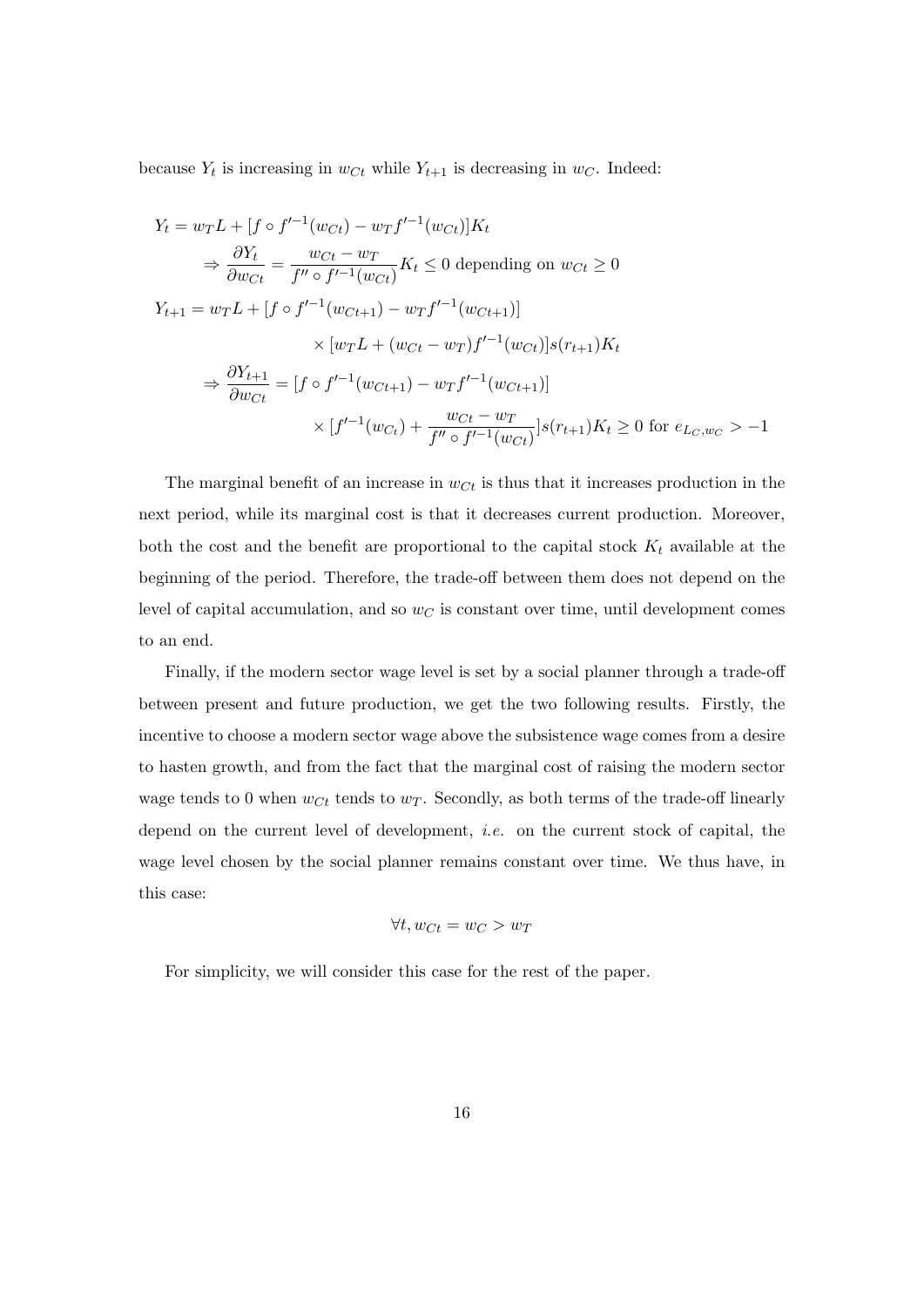# 3 A two-region model of development

#### General Setting

We now introduce a second region, which is seen as urban and fully developed, that is to say, basically, where there is no longer a traditional sector. We will denote the developing region by R for rural and the developed one by U for urban. Initially, the two regions are completely disconnected, that is to say goods, capital and labor cannot move across their borders. Prices and factor incomes are therefore different. We make the following assumptions.

The two regions have access to the same technology, that is to say, the production function in the modern sector is the same in both regions.

We will assume that there are  $L_U$  urban people born at each generation, and that they are identical to the rural workers.

The only difference between the two regions is then that the rural one is still developing, i.e. still has a traditional sector, whereas the urban one is fully developed.

We will consider the impact on capital accumulation of two alternative migration policies, one of Labor Market Opening (hukou case), where young rural people are allowed to work in cities, but cannot settle down there when old, and one of Complete Integration, where rural people are allowed to spend all their life (Young and Old) in the urban area. The consequences of these two policies on development will be compared with the situation of **Autarky**, described in the previous section.

#### 3.1 Labor Market Opening

The first policy is to allow young rural workers to come and work and cities, but to deny them the right to invest and settle down in urban areas. Capital markets are not integrated between the two regions, and so returns to capital are not equalized. As the urban region is now opened to Young rural workers, at each period the rural labor force is allocated between the rural traditional and modern sectors and the urban modern sector.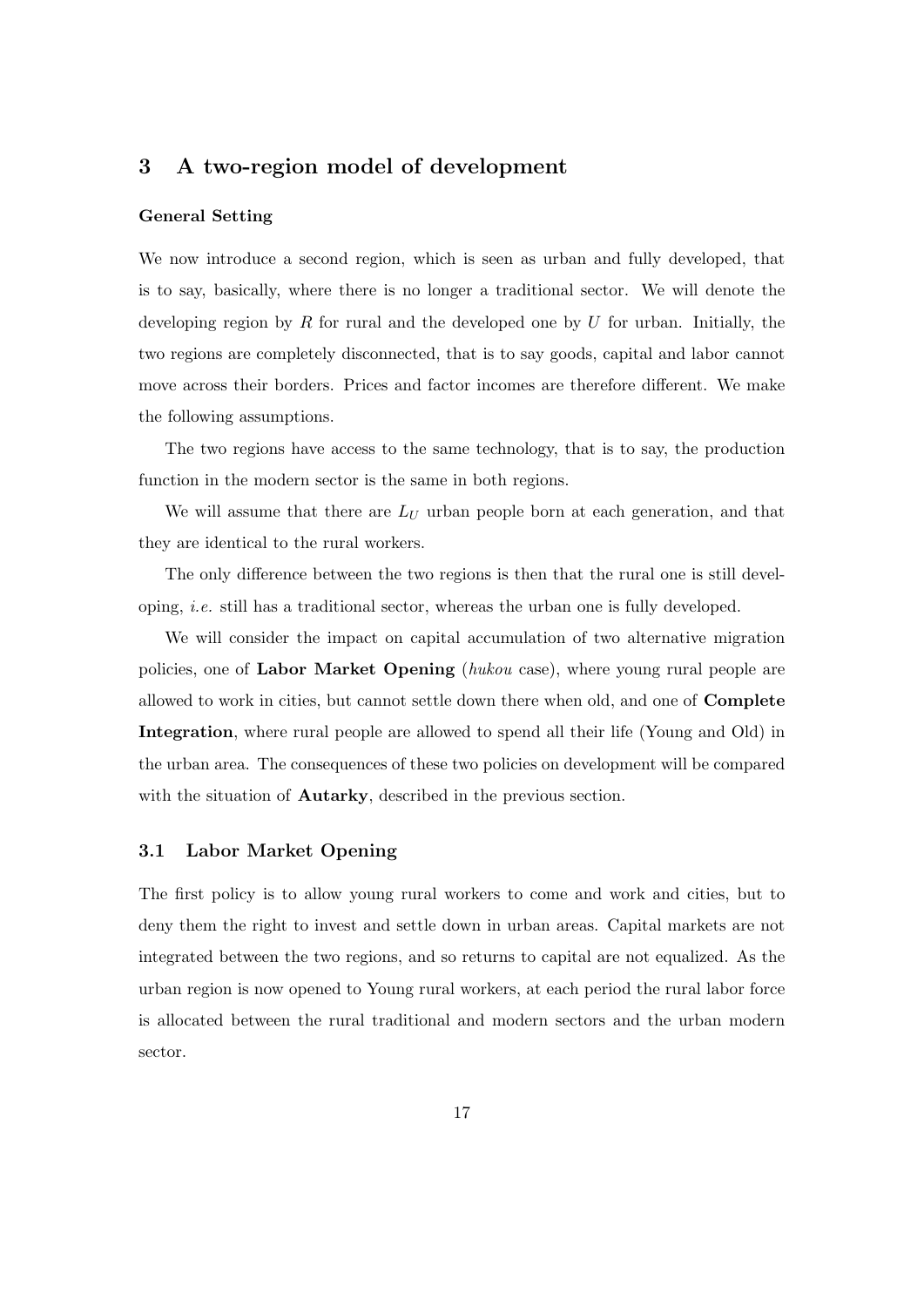#### 3.1.1 Urban wage setting

At every period  $t$ , the wage offered to the rural-to-urban migrants in the urban modern sector  $w_{Ut}$  is determined by a condition à la Harris and Todaro (1970), that is to say equilibrium in the labor market between the two regions requires that  $w_U t$  is equal to the expected labor income in the rural area. This is because, at the beginning of a period, Young workers choose between moving to the urban area and staying in the rural one. In the rural area, the income they can expect to earn is the average income in rural areas, i.e. the average of subsistence and modern sector wages, weighted by the respective shares of these two sectors in the labor force. We then have, with  $L_R$  being the rural labor force and  $K_{Rt}$  the capital stock invested in the rural area at time t:

$$
w_{Ut} = \frac{L_{Ct}}{L_R} w_C + (1 - \frac{L_{Ct}}{L_R}) w_T = w_T + (w_C - w_T) \frac{L_{Ct}}{L_R} = w_T + (w_C - w_T) f'^{-1}(w_C) K_{Rt}
$$

As an immediate consequence of this equilibrium condition,  $w_{Ut}$  varies between  $w_T$ and  $w<sub>C</sub>$  and steadily increases as capital accumulates in the rural area:

$$
w_T \le w_{Ut} \le w_C
$$
  

$$
w_{Ut} = w_{Ut}(K_{Rt}) \text{ with } \frac{\partial w_{Ut}}{\partial K_{Rt}} > 0
$$

We will also assume that there is no segregation, that is to say that urban workers and rural migrant workers earn the same income in the urban labor market, as they are assumed to have the same characteristics. This assumption greatly simplifies the reasoning without altering the results.

#### 3.1.2 Employment and capital accumulation in the urban area

At the beginning of every period  $t, L_U$  urbanites are born. When Young, these urbanites earn a labor income  $w_{Ut}$  determined as previously stated. When Old, they invest their savings and get a return of  $r(w_{U t+1})$ . During a period t, aggregate urbanite savings are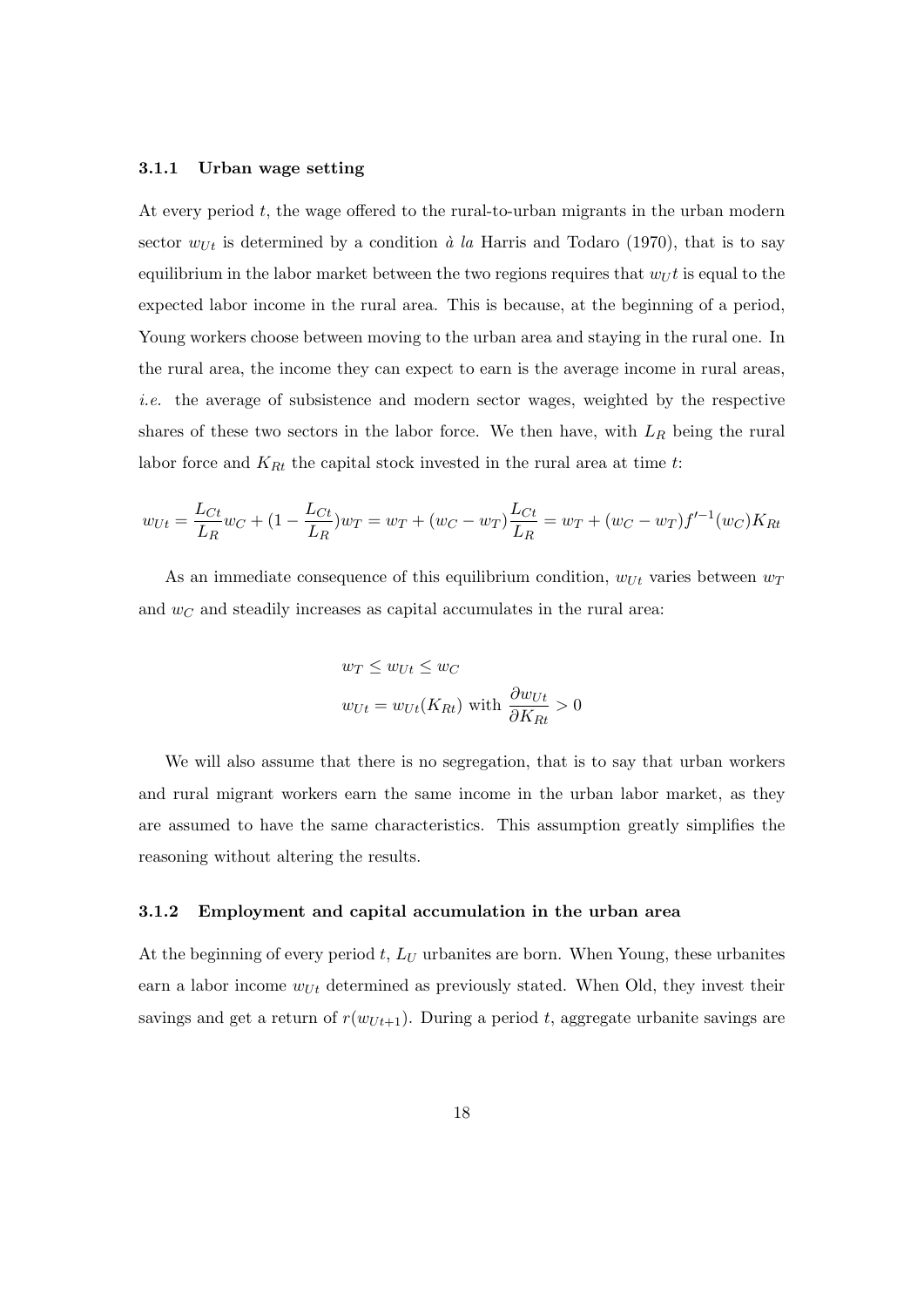thus equal to:

$$
L_{US}(r(w_{Ut+1}))w_{Ut} = L_{U}S_{Ut}
$$

At time t, urban Old people invest their savings and, as described above, employ workers in order to maximize their profit. We assume that they act under the constraint of an "urbanites first" policy, that is to say they first employ Young urban workers, and resort to rural migrants only if there are jobs left. Using the same notations as before, the quantity  $L_{Mt}$  of rural migrants they hire during period t is thus:

$$
L_{Mt} = \left[f'^{-1}(w_{Ut})S_{Ut-1} - 1\right]L_U \text{ if } \geq 0 \text{, and } 0 \text{ otherwise.}
$$

Note that the number of rural migrants hired in urban areas is ultimately a function of the capital stock accumulated in the countryside, as it is a function of  $w_{Ut}$  and  $w_{Ut+1}$ , which are themselves functions of  $K_{Rt}$  and  $K_{Rt+1}$  respectively.

#### 3.1.3 Employment and capital accumulation in the rural area

There are now three kinds of people in the rural area, according to their life cycles. All of them have to return and invest in the rural area when they are Old, but while Young, they can be rural traditional workers, rural modern sector workers or rural migrant workers. Finally, their situation at time  $t$ , like that of urban workers, can be summed up as follows:

| Status | Label                    | Qtv      | Wage     | K Returns        | Savings                         |
|--------|--------------------------|----------|----------|------------------|---------------------------------|
|        | Rural traditional worker | $L_{Tt}$ | $w_T$    | $r(w_C)$         | $S_T = s(r(w_C))w_T$            |
| Rural  | Rural modern worker      | $L_{Ct}$ | $w_C$    | $r(w_C)$         | $S_C = s(r(w_C))w_C$            |
|        | Rural migrant worker     | $L_{Mt}$ | $w_{Ut}$ | $r(w_C)$         | $S_{Mt} = s(r(w_C))w_{Ut}$      |
| Urban  | Urban worker             | $L_{II}$ | $w_{Ut}$ | $r(w_{U_{t+1}})$ | $S_{Ut} = s(r(w_{Ut+1}))w_{Ut}$ |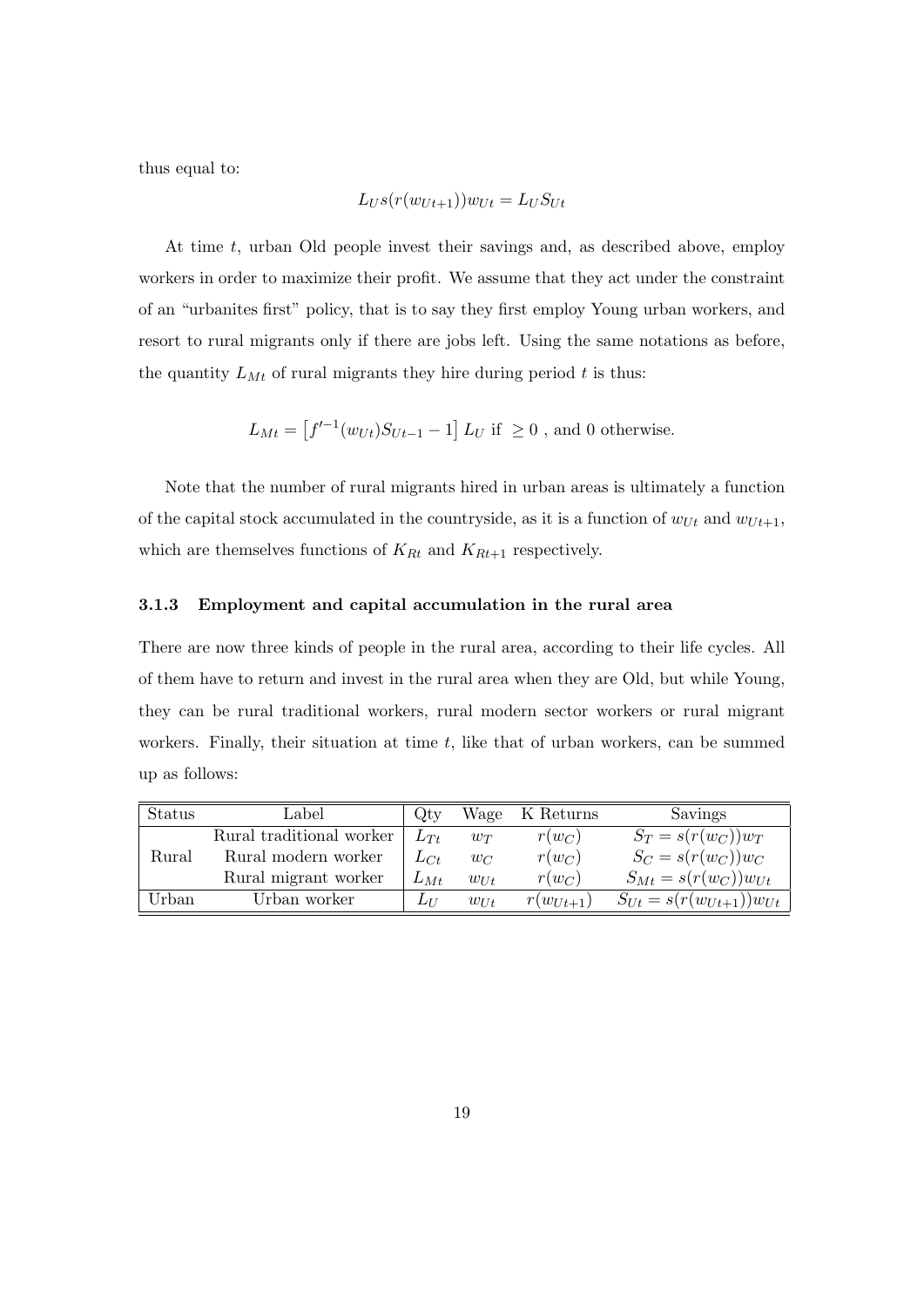With the following relationships between variables:

$$
L_R = L_{Tt} + L_{Ct} + L_{Mt}
$$
  
\n
$$
L_{Ct} = f'^{-1}(w_C)K_{Rt}
$$
  
\n
$$
L_{Mt} = \max\{ [f'^{-1}(w_{Ut})S_{Ut-1} - 1] L_U; 0 \}
$$
  
\n
$$
w_{Ut} = w_T + (w_C - w_T)f'^{-1}(w_C)K_{Rt}
$$

We also have the following inequalities, for all  $t$ :

$$
w_T \le w_{Ut} \le w_C
$$

$$
r(w_{Ut}) \ge r(w_C)
$$

$$
s(r(w_{Ut})) \le s(r(w_C))
$$

We can now determine the new dynamics of capital accumulation in the rural area. At a given time  $t + 1$ , capital invested in the rural area comes from savings made in  $t$ by Young workers, i.e. rural traditional workers, rural modern sector workers and rural migrant workers:

$$
K_{Rt+1} = L_{Tt}S_T + L_{Ct}S_C + L_{Mt}S_{Mt}
$$

This relationship, together with the ones described above, allow to express  ${\cal K}_{Rt+1}$  as a function of the previous period's capital stock, and we then get the following dynamics of capital accumulation:

$$
K_{Rt+1} = S_T L_R + (1 + L_{Mt})(S_C - S_T)f'^{-1}(w_C)K_{Rt}
$$
  
\nwith  $L_{Mt} = \max\{ [f'^{-1}(w_{Ut})S_{Ut-1} - 1] L_U; 0 \}$   
\nand  $w_{Ut} = w_T + (w_C - w_T)f'^{-1}(w_C)K_{Rt}$  (5)

This dynamics of capital accumulation under a policy of migration constraint is exactly similar to the relationship obtained in the rural region in autarky, given by (1), except for the new positive term  $L_{Mt}$ , representing savings brought back to rural areas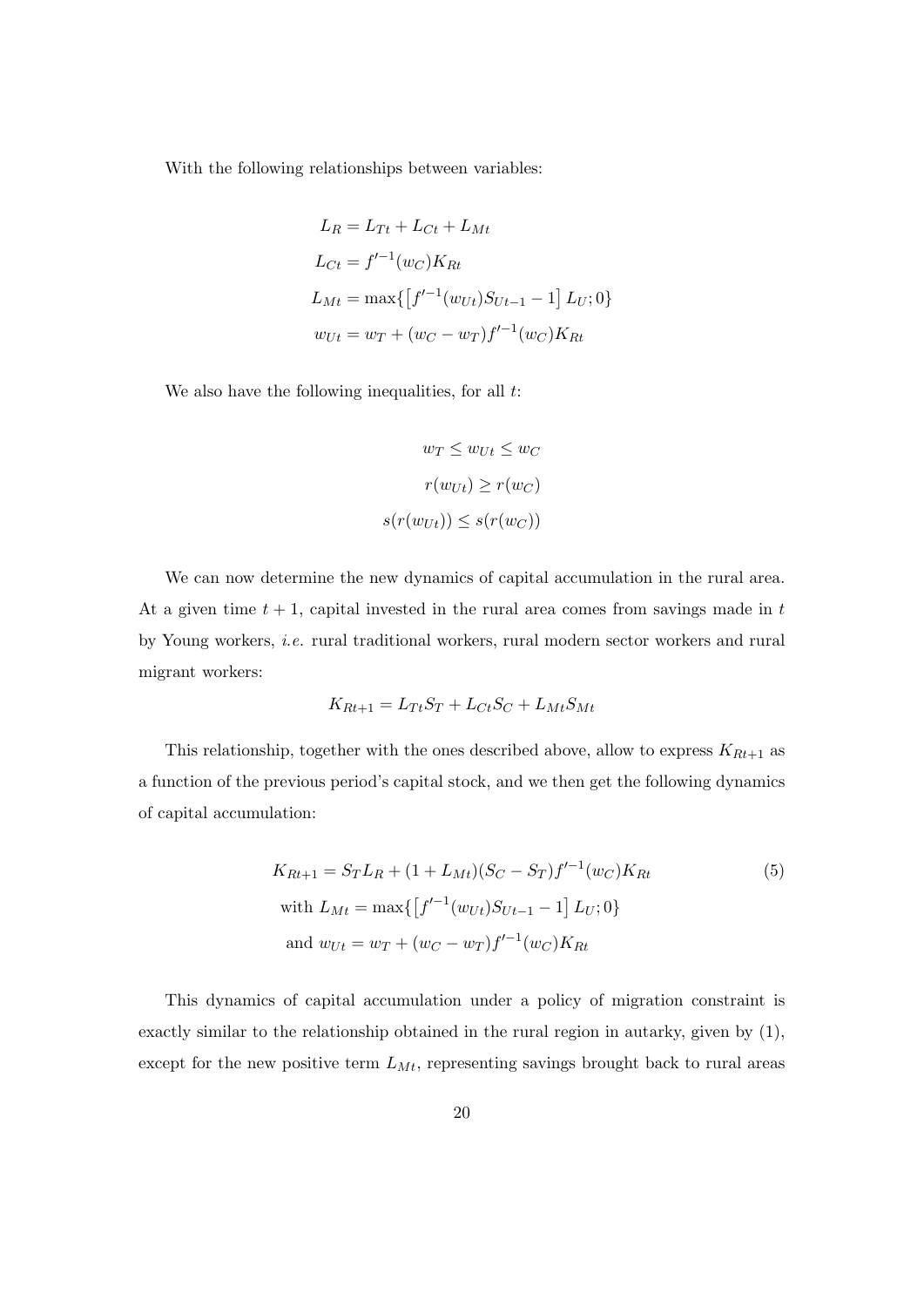by returning rural-to-urban migrants. With a policy of constrained migration, the pace of capital accumulation and thus of development in the rural region is higher than it is in autarky, simply because a new source of capital is available for investment: returning migrants' savings. This leads to the second result.

RESULT 2: A policy of labor market opening and constrained return migration hastens capital accumulation and development in the developing rural area when compared with a situation of autarky.

### 3.2 Complete Integration

An alternative policy is the complete integration of the two regions. Young people are allowed to work in either region, and Old people are allowed to invest and settle down in whichever region they prefer. In this case, we are in fact back to the one-region case. The determining factor will then be, as previously stated, the level of the wage in the modern sector, at the national level. If  $w_C$  and  $w_{Ut}$  are the wages prevailing in the rural and urban modern sector respectively before complete integration, with  $w_C \geq w_{U_t}$ , then there are three possible cases for wage determination after integration.

If urban and rural wages are not institutionally changed after the complete integration, all Old people will naturally invest their whole capital stock in the region where the returns to capital are highest, that is to say where modern sector wage is lower. Then, the modern sector wage at the national level will necessarily be lower than the one prevailing in the rural region at autarky.

Complete integration can also be accompanied by a renegotiation of modern sector wage at the national level. As the situation is exactly similar to the one-region autarkic case analyzed in the first section, if the social planner has the same objective function as the social planner of the rural region at autarky, it will set the wage at the same level:  $w_C$ .

Finally, complete integration can also be accompanied by a redefinition of modern sector wage, but by a social planner having a different objective function. The new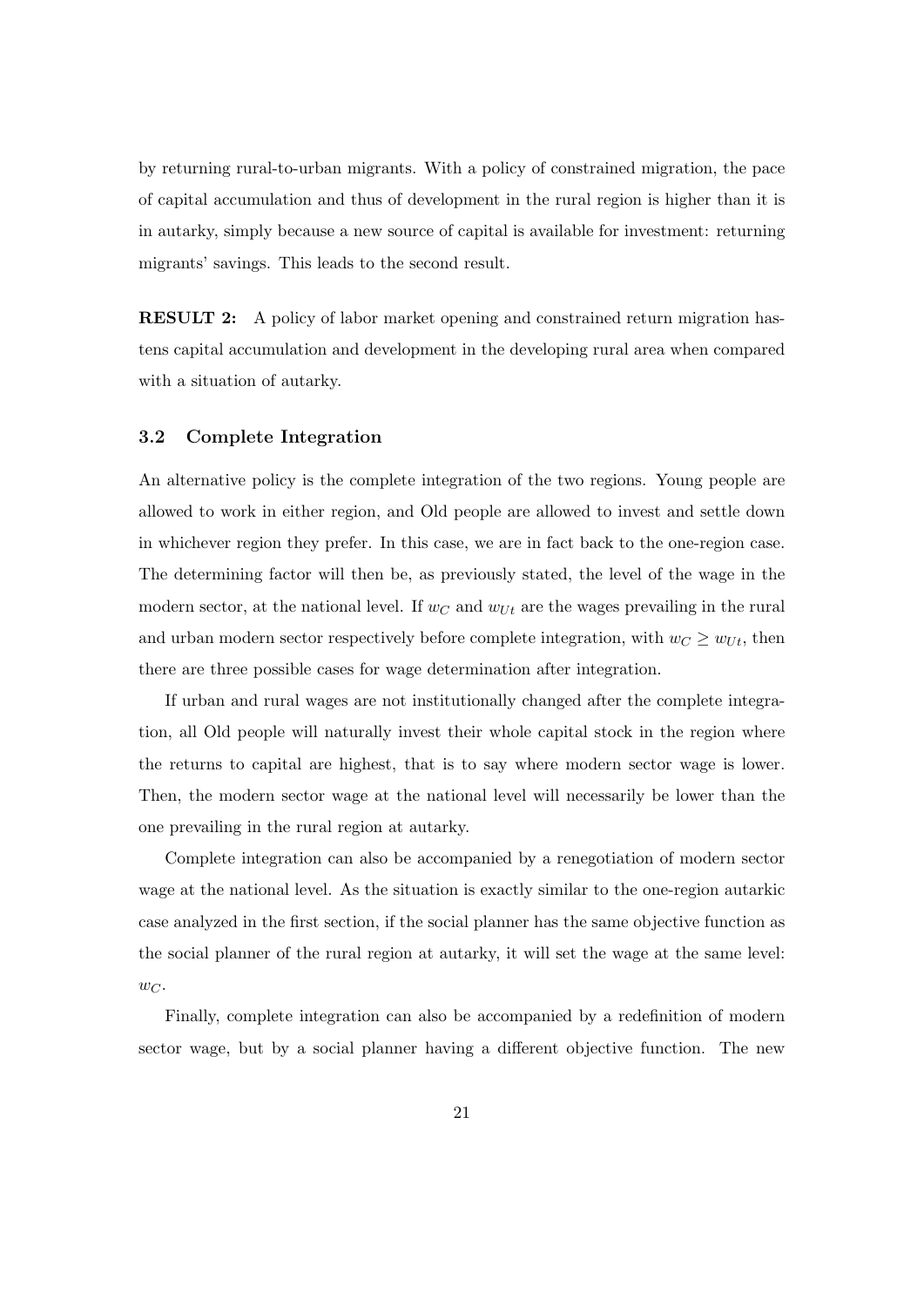national modern sector wage can thus be less than, equal to or greater than  $w<sub>C</sub>$ , the wage prevailing in the rural area before integration. However, it is quite unlikely that a social planner, or any political authority, would choose to raise the modern sector wage above its level in the rural area, because the immediate effect would be an unexpected fall in returns to capital, a contraction of employment in the modern sector and a general decrease of output, since the overall level of contemporaneous production is a decreasing function of modern sector wage. Raising the modern sector wage is thus extremely costly, in both political and general welfare terms.

To sum up, whatever the solution chosen to set the modern sector wage in the case of complete integration, it is very unlikely that it would be higher than  $w<sub>C</sub>$ , its level in the rural region at autarky. After complete integration, the nationally-defined modern sector wage is thus at a level  $w_I$  such that  $w_I \leq w_C$ .

We are then back to the one-region case, with a population  $L_R + L_U$  of similar agents born at each period, and with a modern sector wage  $w_I$ . We thus have an expression of the ratio of convergence capital stock  $K_I^*$  to the capital stock necessary for development  $\overline{K}_I$  similar to (3):

$$
\frac{K_I^*}{K_I} = \frac{s(r)w_Tf'^{-1}(w_I)}{1 - s(r)[w_I - w_T]f'^{-1}(w_I)}
$$
(6)

As  $w_I \leq w_C$  and according to Result 1, this ratio 6 is then inferior or equal to the ratio 3 prevailing in the rural region in autarky. That is to say, as complete integration leads to a national modern sector wage which is (weakly) lower than the one existing in the rural area in autarky, it leads to a (weakly) lower likelihood of development. This constitutes the third result.

RESULT 3: Complete integration reduces the pace of capital accumulation, as well as the equilibrium level of development and the likelihood of full development, when compared with a situation of autarky.

A policy of migration constraints thus unambiguously hastens development, understood as the transfer of the labor force into the modern sector due to capital accumulation, when compared with autarky. A policy of complete integration, however, is very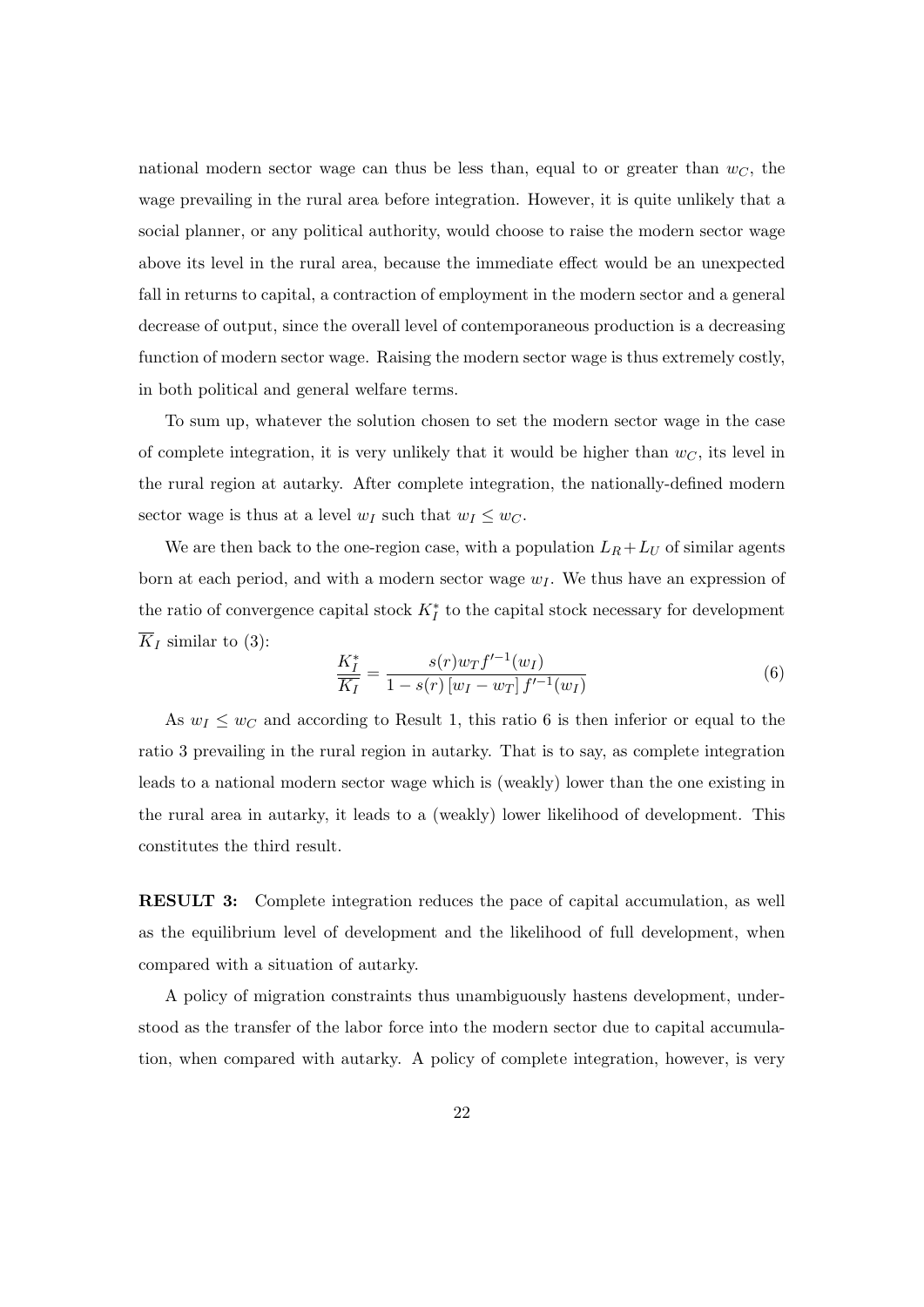likely to lead to a lower likelihood of development, as it would probably lead to a lower wage in the modern sector.

# 4 An application to the Chinese case

## **Outline**

Since the beginning of the "Opening and Reform" era in 1978, the People's Republic of China has maintained one of the tightest migration control systems of developing countries, through the "Household responsibility system" (known in Chinese as the hukou system). Individual hukou defines, for each Chinese citizen, a set of rights and opportunities, as well as the localities where they can be exercised. This institution thus has a strong influence on individual locational choices. We will check here if the model previously outlined can shed some light on the impact of this hukou system on Chinese development.

Firstly, the model deals with an economy composed of two regions, a developing rural one and a developed urban one, with two markets,capital and labor. The rural region is seen as developing because it is still a dual economy, characterized by the coexistence of a modern sector and of traditional activities, and thus by the existence of "surplus labor" in the Lewisian sense, that is to say, labor supply elasticity is infinite. The model also assumes that capital cannot flow from one region to the other. In this section, we will first verify whether this general framework can be relevant in the case of China.

Secondly, according to the model results, the migration policy that leads to the higher pace of capital accumulation is the one of an open labor market with constrained return migration. We will then examine whether the  $hukou$  institution, as it functions today, can be interpreted in this way, and whether the behavior of rural people fits with the model's predictions.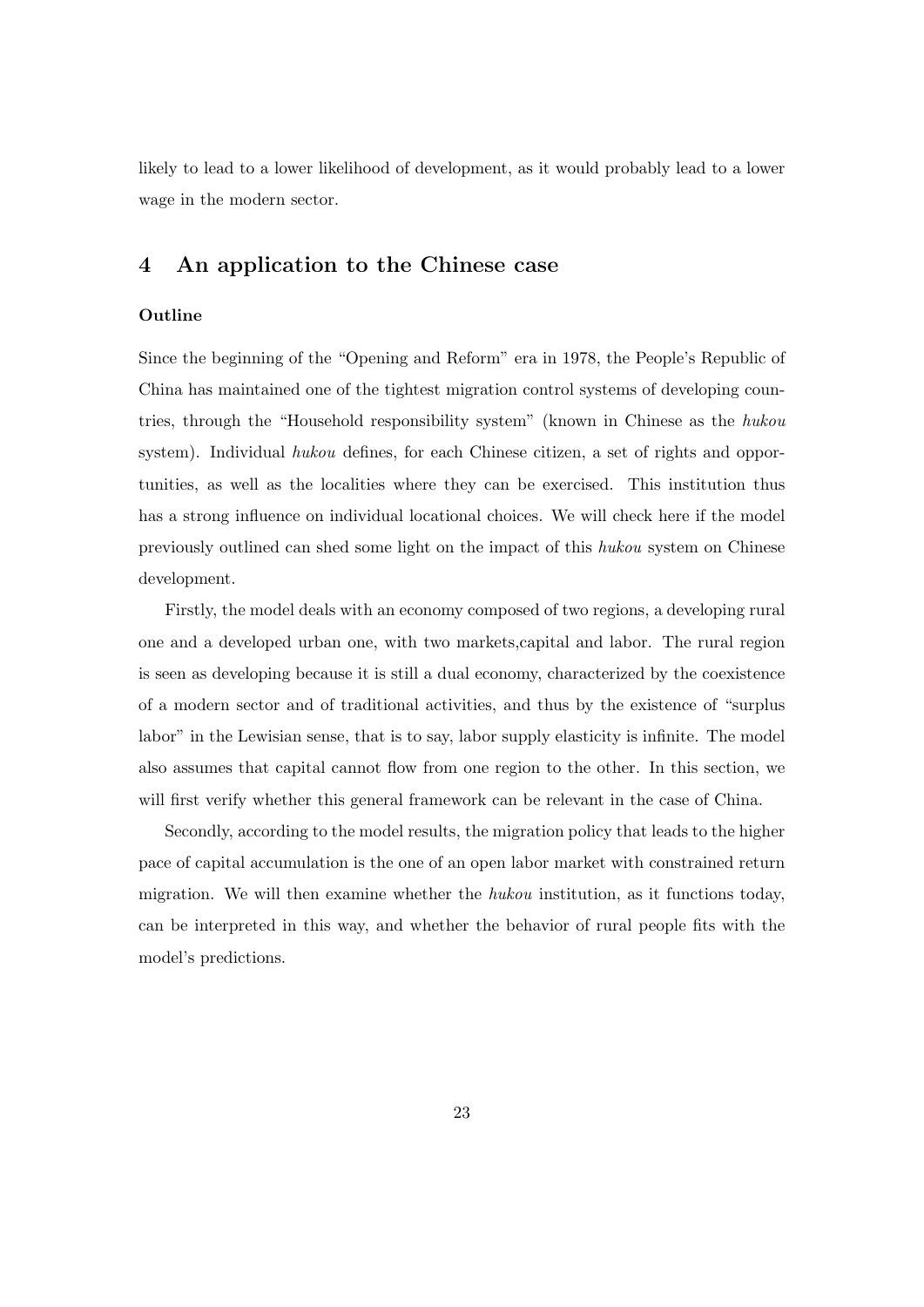## 4.1 Chinese dualism

#### 4.1.1 Developing and developed China

The People's Republic has been, at least since 1978, characterized by very varying growth and development patterns. If the rural-urban income gap has steadily increased since 1985 (Sicular, Ximing, Gustafsson, and Shi (2007)), one the main and growing dimensions of inequality in China has been the inter-provincial divergence in growth patterns. Already manifest in the 1990s (Naughton (2002)), this trend seems to be continuing at the beginning of the XXI<sup>st</sup> century, confirming the unequal economic achievements of eastern coastal provinces<sup>1</sup> when compared with central and western inner ones (Yao and Zhang (2001), Zhang, Liu, and Yao (2001)). Zou and Zhou (2007) contrast a "developed club", including a reduced set of coastal eastern provinces<sup>2</sup>, with the "underdeveloped" rest of China. From a dual economy point of view, these coastal provinces had a lower share of surplus labor in the 1980s (Cai, Wang, and Du (2002)), and this is still the case today (Wang and Ding (2006)). Not surprisingly, most of these regions also have an urbanization rate well above national average (Chen (2002)).

Despite very diverse local situations, it therefore seems reasonable to consider China as being divided, at a very aggregate level, into a developed and urbanized coast and a under-developed and still dualistic hinterland. This characterization fits well with the model developed in the previous sections. However, for this model to be relevant, a second necessary condition is that these two regions should not be well integrated, and especially that capital should not flow easily over borders.

#### 4.1.2 Capital markets

In the general context of the growing economic fragmentation of China since the beginning of the reforms (Young (2000), Poncet (2003)), banks and capital markets have been particularly little integrated and liberalized. Financial markets remain underdeveloped

<sup>&</sup>lt;sup>1</sup>Which include Beijing, Tianjin, Shanghai, Liaoning, Zhejiang, Jiangsu, Guangdong, Fujian, and Hainan (Cai, Wang, and Du (2002)).

<sup>2</sup>Namely: Guangdong, Beijing, Jiangsu, Shanghai, Fujian, Zhejiang, Shandong, Tianjin and Hebei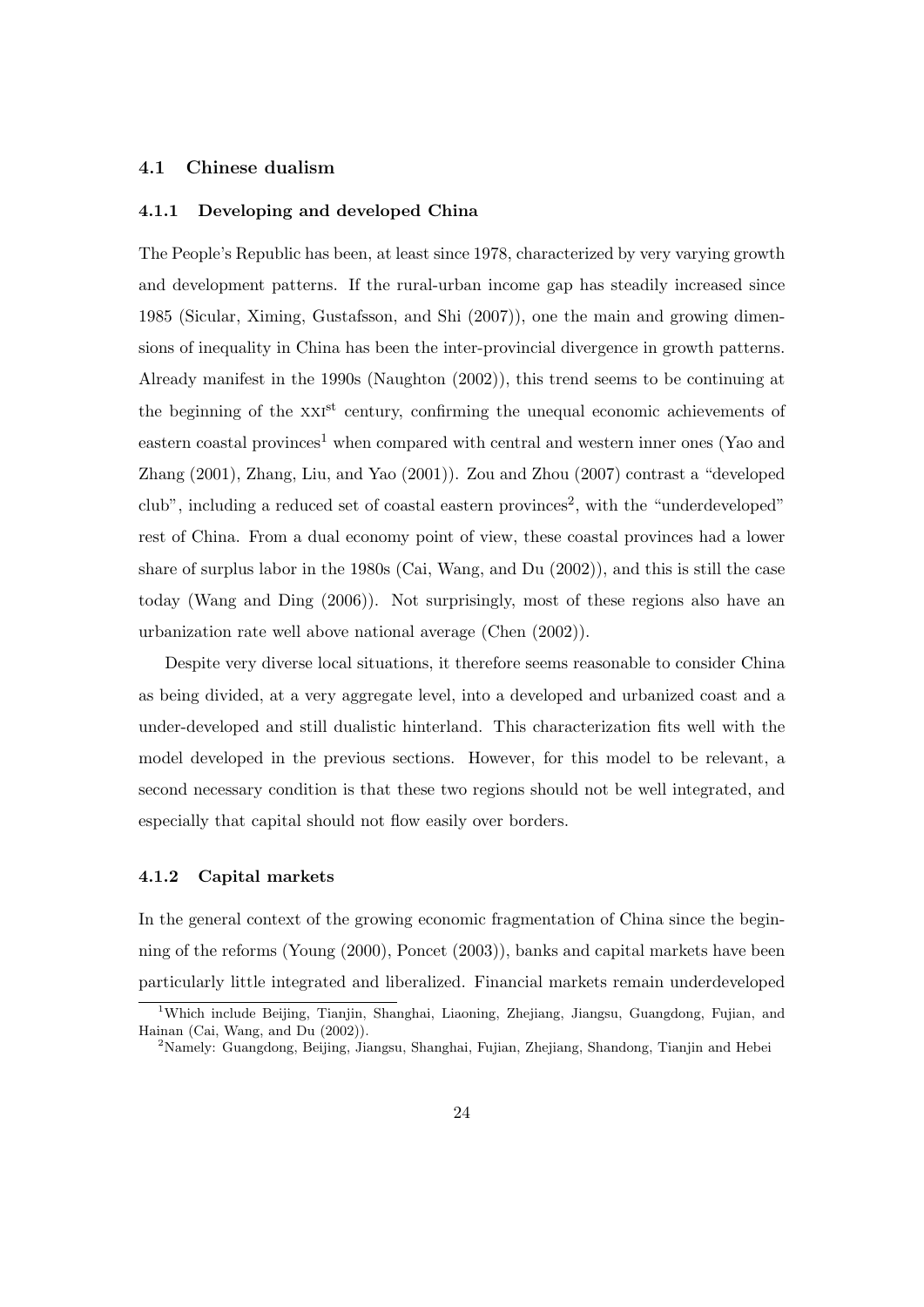(Allen, Qian, and Qian (2005)), and the banking sector has retained the structure and habits of the socialist planned economy. Banks are still very closely linked with local authorities and have not developed a modern and efficient credit allocation process (Park and Sehrt (1999)). Reforms were implemented at the beginning of the 2000s, but their effects have yet to be felt (Podpiera (2006)). Because of this proximity between banks and local authorities and the poor functioning of capital markets, capital does not flow smoothly across borders within China (Boyreau-Debray and Wei (2005).

These constraints on internal capital flows lead to significant differences in rates of returns (Bai, Hsieh, and Qian (2006)). Despite some convergence since the mid-1990s, it appears that real rates of returns are, geographically speaking, much higher in coastal, urbanized and modern areas than in inner, rural and more backward regions He, Zhang, and Shek (2007). This constraint is especially significant for rural households, whose savings are mainly deposited in rural credit cooperatives (Xie (2003)) and rural cooperative foundations, which have by essence a local scope of action (Park, Brandt, and Giles (1997)). These savings, through the grass roots financial institutions, were one the main factors permitting the emergence of Township and Village Enterprises and rural industry in the 1980s and 1990s (Naughton (2007)).

The divergence of the economic performance of inner and coastal provinces of China is then paralleled, unsurprisingly, by higher returns to capital in the latter. However, capital does not flow from the former to the latter, because capital markets and financial intermediaries are, as many other markets in China, segmented and restricted by local boundaries. This fits with the general framework of the model described in the previous sections. We can now turn to the consequences of the dual economy structure of Chinese inner provinces and the coexistence of underdeveloped and developed areas for labor market functioning and migration policies.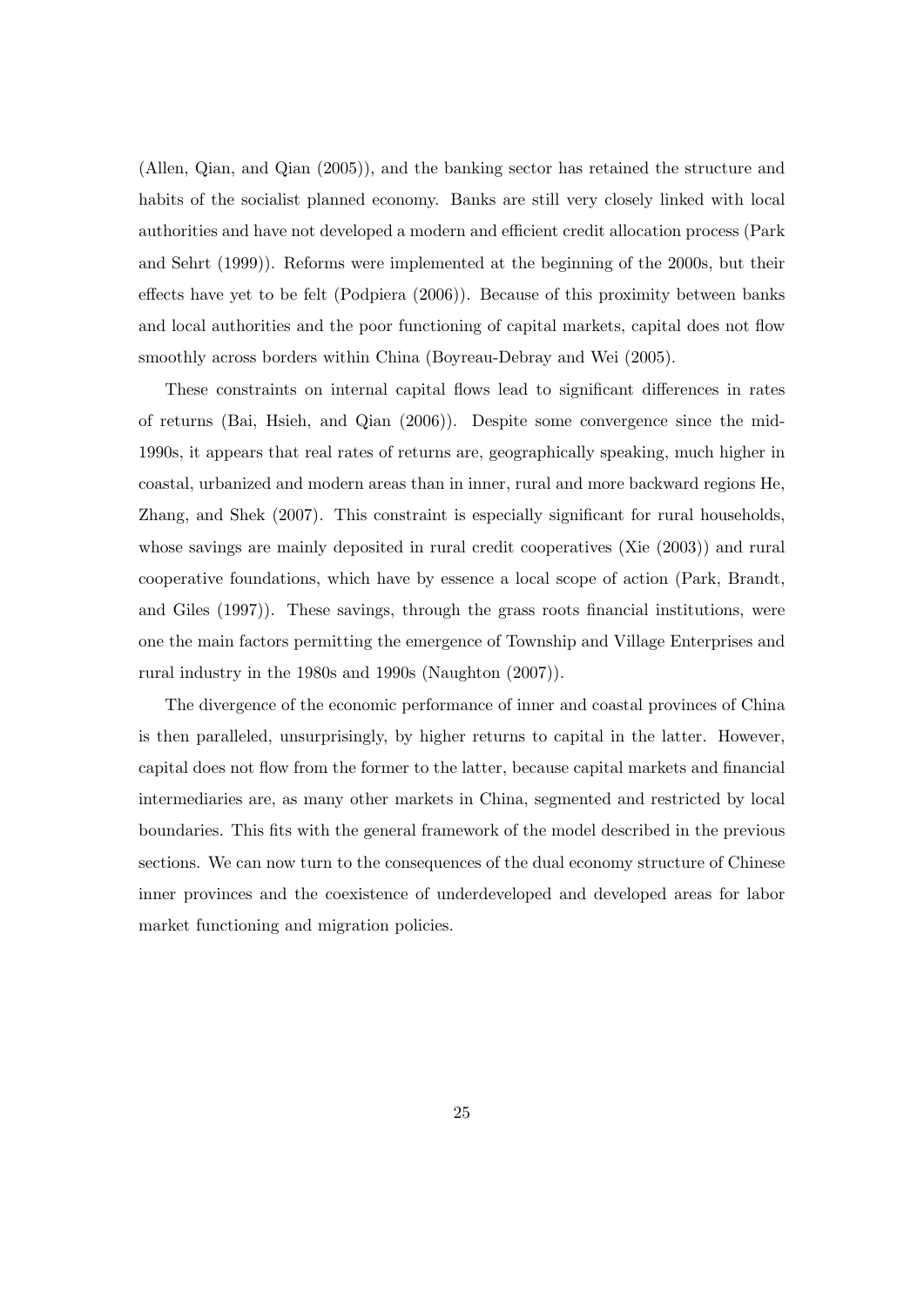## 4.2 Labor markets and migration policies

#### 4.2.1 Rural labor markets

Our theoretical model assumes that the rural region is still developing, meaning that traditional and modern sectors coexist. So the wage in the rural modern sector should not be determined competitively but institutionally, and jobs in rural industries should be scarce, compared with labor supply. Three characteristics of Chinese rural labor markets indicate that this is indeed the case.

Firstly, labor incomes in the agricultural sector are extremely low compared with wages in rural industry and migrant wages, indicating that the agricultural activity is not very productive, and that off-farm job opportunities are scarce (Meng (2000), Knight and Song (2003)). Consistent with a dual economy structure, many studies have pointed the significant gap between the marginal productivity of labor in traditional (understood as agriculture) and modern (industry and services) activities (Yang and Zhou (1999)), Cook (1999)).

Secondly, it appears that because off-farm job opportunities are scarce, they tend to be allocated through non-market processes, such as networks  $(quanti)$ , as shown by Zhang and Li (2003), or political connections (Cook (1998), Guang and Zheng (2005)).

Thirdly, if workers' off-farm wages are determined by market processes, they should respond to individual productivity measures, such as experience and education. Although there is still debate on that point, existing studies seem to indicate that human capital had little or no effect on individual wages in the 1980s (Byron and Manaloto (1990)), and even if labor markets do appear to have matured somewhat in the 1990s (Zhang, Huang, and Rozelle (2002)), the impact of human capital on off-farm labor income generally remains low (Fleisher and Wang (2004), de Brauw and Rozelle (2008)). Zhao (1999a) and Zhang, Huang, and Rozelle (2002) show that the main impact of education has been on the access to off-farm jobs, much more than any direct effect on earnings.

These facts are consistent with the coexistence, in rural areas, of two sectors with very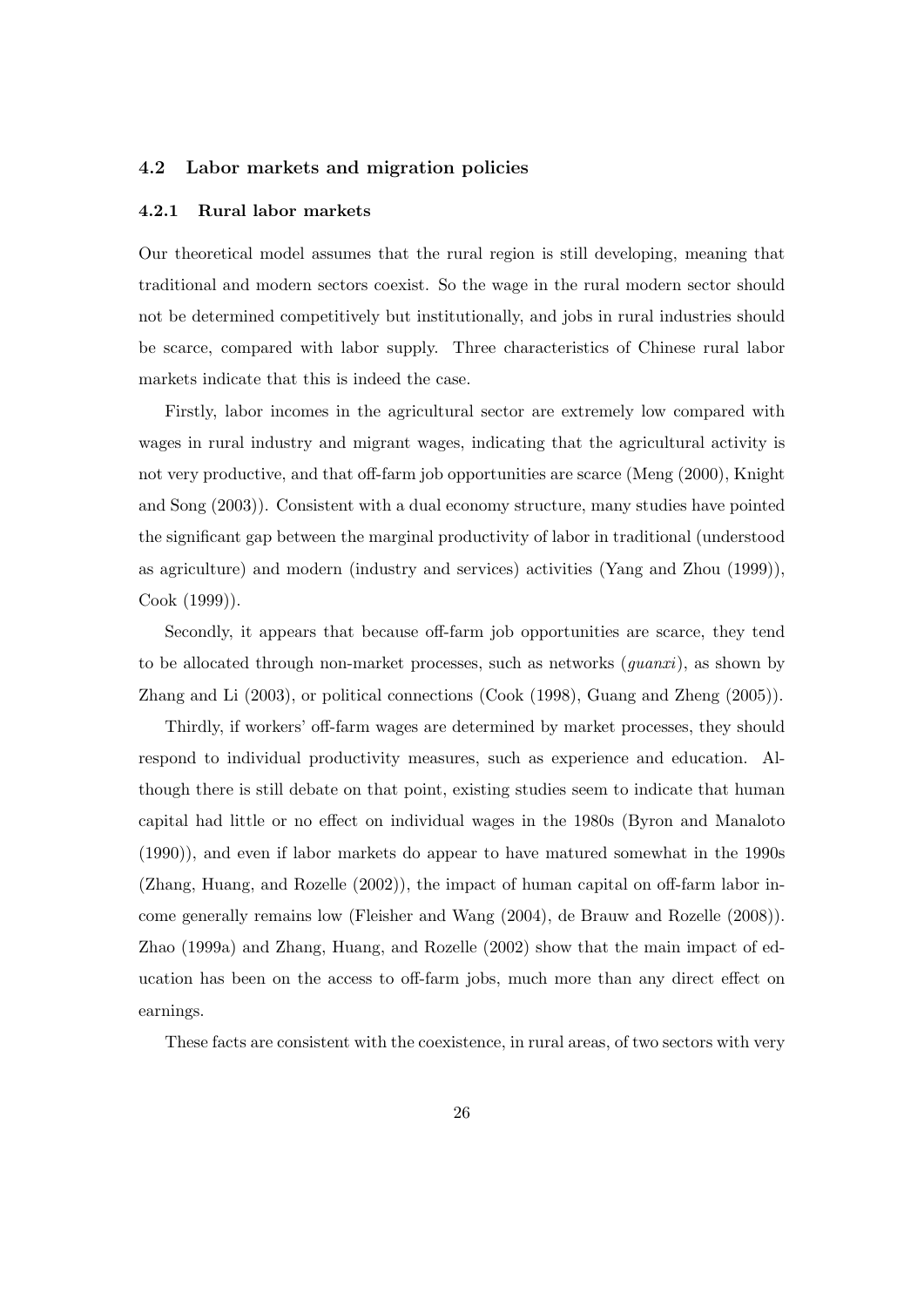different labor productivity, and with an institutional, non-competitive determination of wages in rural industries.

## 4.2.2 Migration policies: hukou and temporary work migration

Since the beginning of the reform era, the People's Republic has maintained considerable control over the migration of Chinese citizens, through the hukou system. However, this institution has undergone various reforms and modifications, and as a consequence, the constraints it has imposed, since the beginning of the 1990s at least, are close to the ones embodied in the migration policy defined as"Labor market opening" in the previous section of this paper.

The Hukou system was set up in the 1950s, as a purely administrative household registration device (Chan and Zhang (1999)). In the general context of the administered economy in the 1960s and 1970s, it became a tool for the allocation of resources and access to social services. An individual hukou determines a status, specifying what kind of resources and social services are available, and a location, where they are available. Two statuses are defined, agricultural (nongye), which gives access to agricultural land and rural social services, and non-agricultural (*feinongye*), which gives access to formal urban sector jobs and urban social services. Nowadays, it is not too difficult for Chinese citizens to change locality, without changing official registration. However, the frontier between the two statuses, through the nongzhuanfei process, has remained quite tight (Chan and Buckingham (2008)). Today, the hukou divide is less between rural and urban areas than between informal and formal sectors within cities.

Rural workers have thus been gradually allowed to come and work in cities,<sup>3</sup> and this new freedom has given rise to the emergence of huge migration flows out of rural areas. According to NBS (2006), in 2002, out of 478.52 million rural workers, 131.81 million - more than a quarter - out-migrated. Unsurprisingly, migration flows have been increasingly directed toward eastern, coastal and developed provinces (Fan (2005)). At

<sup>&</sup>lt;sup>3</sup>In the 1990s, they were called the "floating population" (*liudong renkou*), and are now more generally referred to as the "peasant workers" (nongminggong).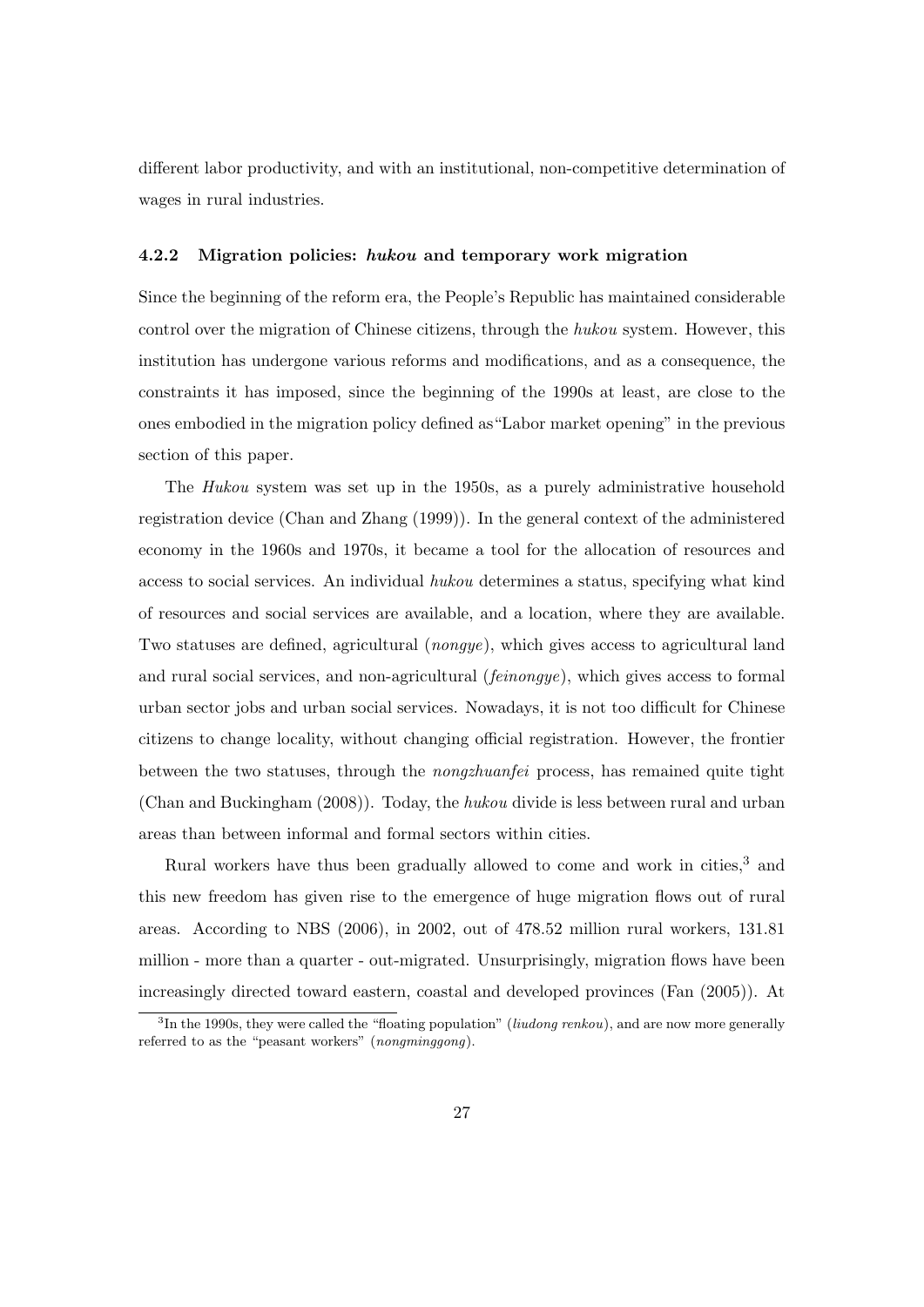their destination, these rural migrants generally seem to face discrimination, in both access to jobs and wage levels (Knight, Song, and Huaibin (1999), Zhao (2005), Lu and Song (2006)), although evidence on the latter is now being questioned (Dong and Bowles  $(2002)$ , Démurger, Gurgand, Shi, and Ximing  $(2009)$ ).

However, quite apart from this possible labor market segregation, rural migrants are denied access to urban social services, such as health and education, and segregated in the real estate market, because they are not official urbanites but simply tolerated as temporary workers (Gu and Shen (2003), Wu (2004)). In particular, it is extremely difficult for them to acquire a proper dwelling or to directly invest in their destination urban areas: there is no possibility for them to use their capital in cities.

These constraints have a very strong impact on the life-cycle of rural migrants, making it extremely difficult for them to settle down in urban areas. A body of corroborating evidence seems to indicate that rural migrants in China actually have a life-cycle divided into two stages, the first spent working in the urban area, and the second spent investing in the rural one. The migration decision of rural workers thus appears to be on a temporary basis (Zhao (1999b)).

Firstly, "return migration" flows *(huiliu)*, from urban to rural areas, have begun to rise in recent years, especially since 2000 (Hare (1999), Zhao (2002)).

Secondly, the "40 year phenomenon"" (40 *sui xianxiang*), meaning that virtually all migrant rural workers are less than 40 years old, seems to indicate that there is a clear-cut age threshold for migration decisions (Wang (2005)).

Thirdly, rural migrants have relatively high savings rates, and they tend to return home when they consider they have accumulated enough (State Council Research Bureau  $(2006)$ ).

Fourthly, when they return home, rural migrant workers tend to invest and become entrepreneurs, a phenomenon the Chinese call huixiang chuangye, "returning to the countryside to found a business" (see for example, Ma (1999), Ma (2001), Murphy (1999) and Murphy (2002)), which plays a key role in local development.

All these facts are consistent with a two-period life-cycle of rural-to-urban migrants,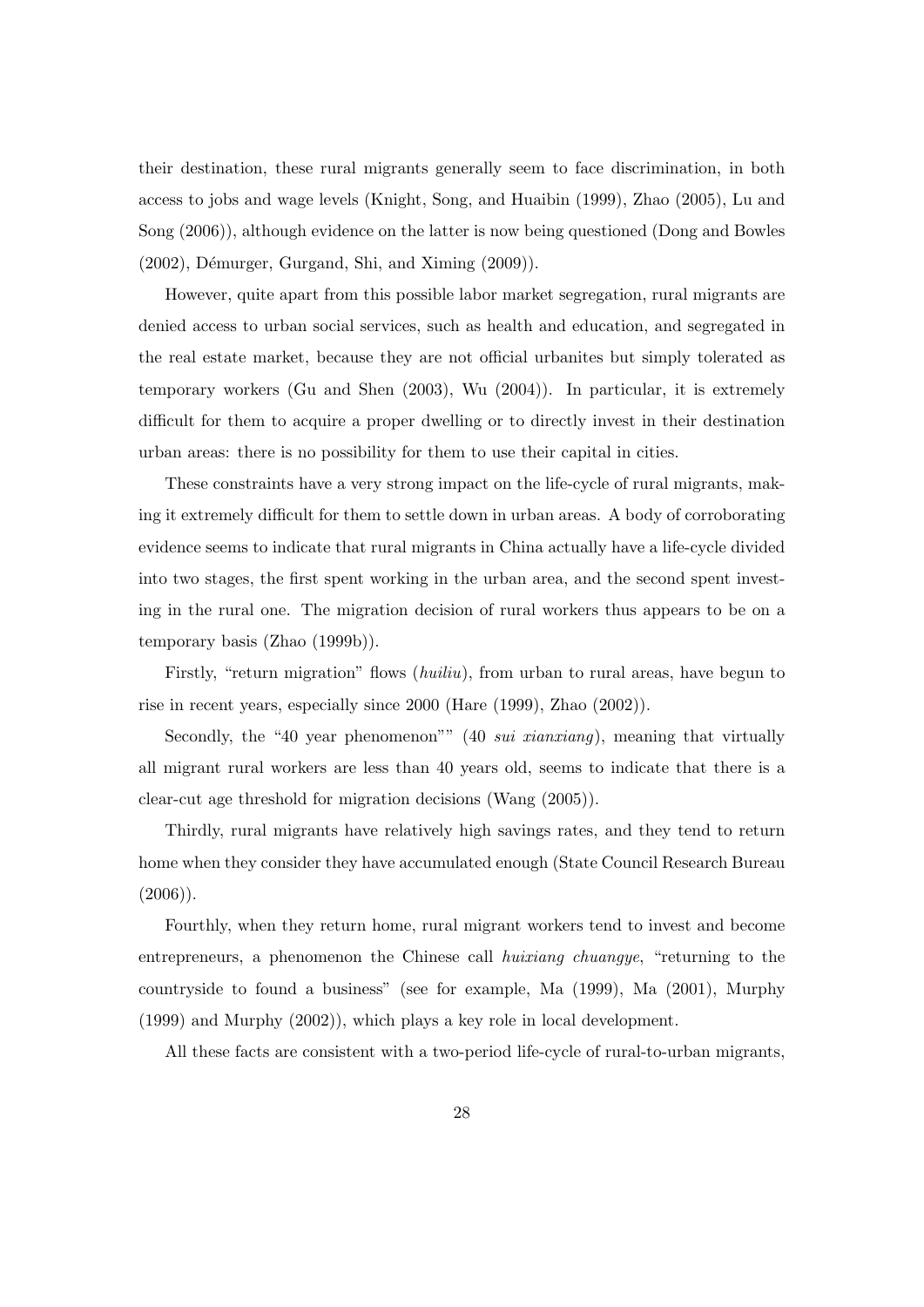forced by hukou migration controls to eventually return to their home villages to invest the savings accumulated from their work in urban labor markets.

The hukou system as it functions today can then be seen as allowing temporary work migration but forcing eventual return migration, as in the "labor market opening" policy defined in previous sections.

## 4.3 Consequences

#### 4.3.1 Rural workers' labor incomes, interest rates and savings behavior

Characteristics of the People's Republic of China such as the dichotomy between the urbanized and developed eastern coastal provinces, and the more backward inner provinces, the segmentation of capital markets and the dual economic structure in rural areas thus seem to correspond quite well with the general background of the model described in the previous sections. Moreover, the way hukou migration controls constrain rural people seems quite similar to the migration policy described in the second section under the term "labor market opening". The general theoretical framework thus appears to fit the Chinese experience. A series of stylized facts are also consistent with some important results of the model.

Firstly, the distribution of rural workers in the rural traditional activities, rural offfarm sector and migration described in the second section leads to the conclusion that rural workers favor modern sector jobs over traditional activities and local work over migration. Actually, in China, it seems that migration is a "second best option", as Guang and Zheng (2005) put it, confirming the conclusions drawn by Zhao (1999a). Wages may be nominally higher in urban areas, but once migration costs and the costs of living in urban areas have been taken into account, migration incomes contribute less to a rural household's wealth than local off-farm work (Shi, Heerink, and Qu (2007)). Moreover, the well-established inverted-U shape relationship between assets or wealth and migration probability (Du, Park, and Wang (2005)) shows that migrant workers or rural households including migrants are in the middle of wealth and income distribution. These facts fit well with the Todarian wage equilibrium condition, stating that expected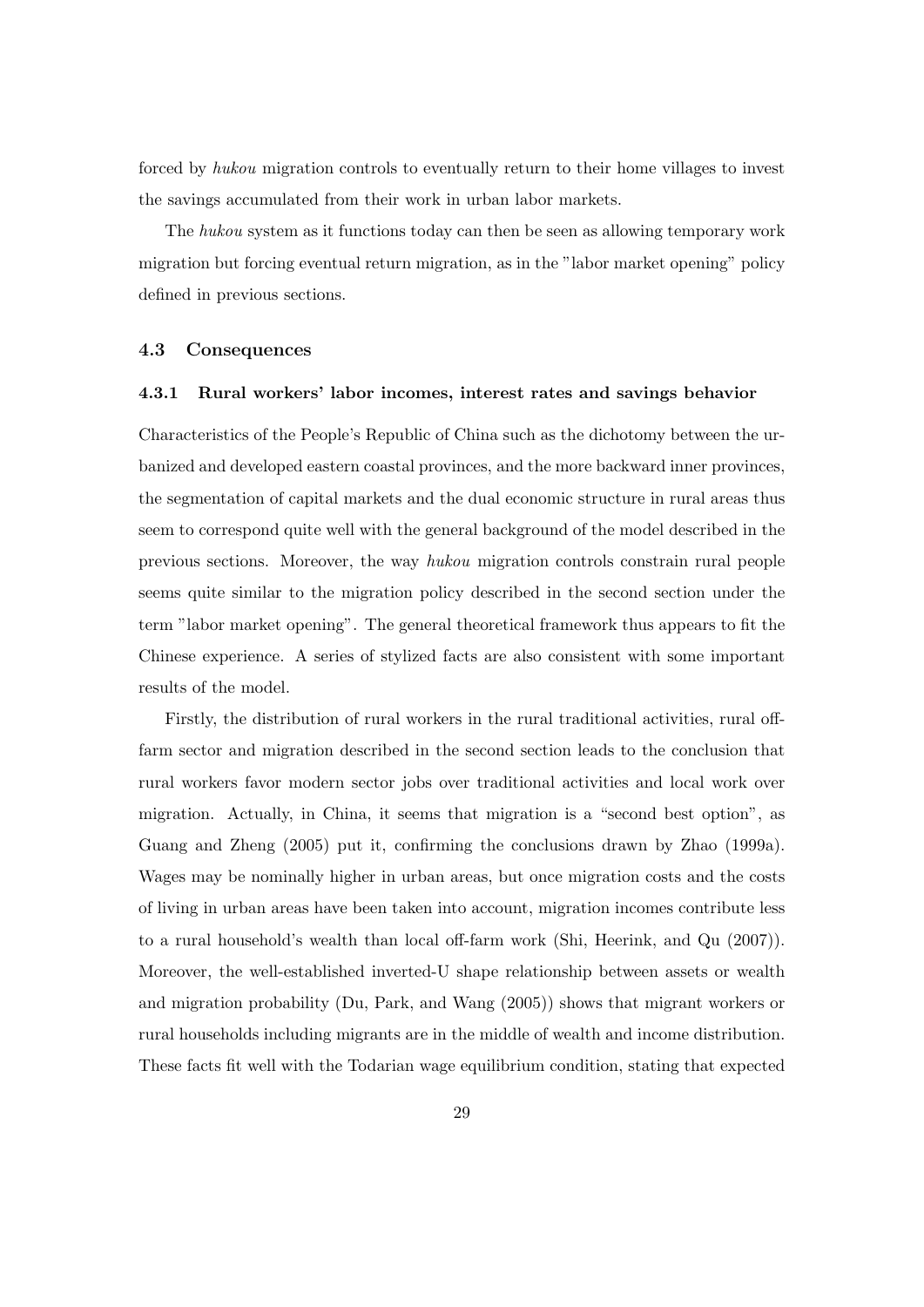incomes for rural workers should be equal across the two regions.

Consequently, and according to the mechanisms described in the model, this lower labor income of rural workers in cities is associated with higher returns to capital in urban areas, compared with rural and developing regions. The reverse is true for household savings rates. According to Kraay (2000) and Kuijs (2005), the savings rate of rural households has been structurally higher than that of urban households since 1978, although the gap has tended to narrow in recent years. Moreover, they both find that savings rates respond positively to current real income, and negatively to expected future income, as assumed in the model.

Finally, according to the mechanisms of the model, following the rural region's development through capital accumulation, the wage offered to rural-to-urban migrants should rise, leading to a fall in returns to capital in most developed areas, and consequently to a convergence in the saving rates of urban and rural households. Recent evolutions in China are consistent with these results. In recent years, the wages offered to rural-to-urban workers have steadily increased, and this evolution has been paralleled by a convergence of returns to capital across Chinese provinces (Bai, Hsieh, and Qian (2006)). Finally, the savings rate of urban households has been increasing and gradually converging to that of their rural counterparts, according to Kuijs (2005).

All of these evolutions fit well with the mechanisms at play in the context of the "labor market opening" policy described in the model.

#### 4.3.2 Autarky, hukou and complete integration

The model therefore seems to fit quite well with the main stylized Chinese facts and evolutions. The hukou kind of migration constraints, allowing rural laborers to work in urban areas, but forcing them to return to their home rural areas to use their savings and capital, actually hastens the accumulation of capital and then economic development and structural change in rural areas.

Removal of the hukou constraints, and complete integration between urban developed areas and rural developing areas, could then lead to an immediate increase of production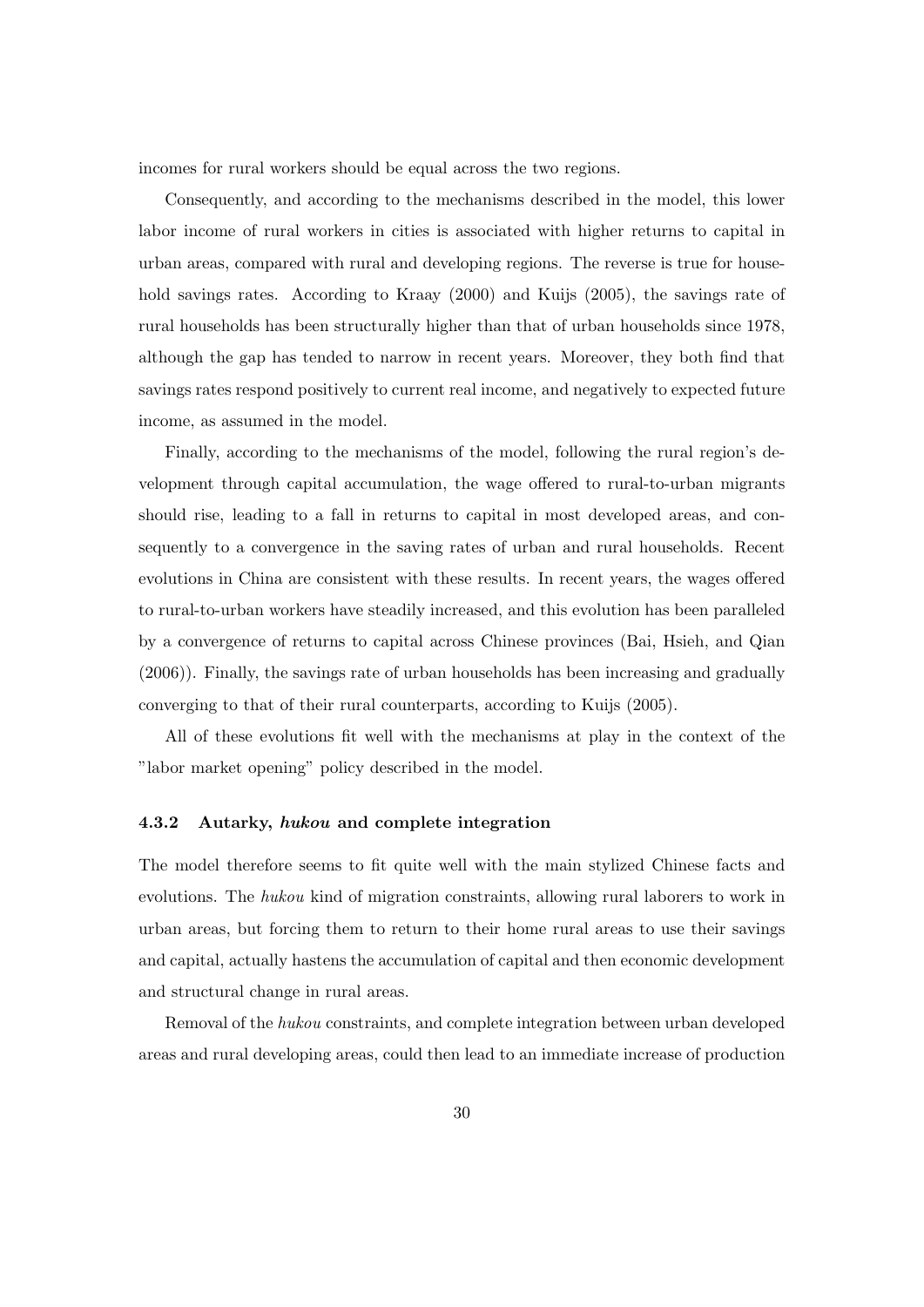and employment in the modern sector, due to capital flows out of rural areas, and consecutively a reallocation of modern sector jobs in urban areas. However, it would come at the price of a decrease in the pace of capital accumulation, because all activities will move to places where returns to capital are higher and labor wages lower, leading to a lower aggregate level of savings. It is then possible that removal of hukou migration constraints, while instantaneously raising the share of employment in modern activities, could also end up causing a lower pace of future structural transformation.

# 5 Conclusion

This paper presents a simple model of development in the context of a dual economy, characterized by the coexistence of two sectors, a traditional one using only labor, and a modern one using capital and labor. As usual in such a setting, the wage is not marketclearing, but is institutionally determined, leaving capital owners in a monopsonistic position. This dual setting is combined with agents that have a two-period life-cycle,  $\dot{a}$ la Diamond (1965). Within this simple theoretical framework, and under the empirically sound and consensual assumptions that savings do not respond positively to interest rates and that the elasticity of labor demand with respect to wages is less than one, it is shown that when a second, developed, region is introduced, then alternative migration policies between the two regions can be ranked as follows, according to their impact on capital accumulation and on the dynamics of development: first a policy of "labor market opening", but with constrained return for rural workers; second a policy of autarky, and finally a policy of complete integration.

Compared with autarky, a policy of labor market opening with constrained return migration allows rural workers to work and earn wages in urban areas, but forces them eventually to return and invest in their home rural areas, and this leads to a higher level of savings and pace of capital accumulation than in autarky.

On the other hand, in the case of complete integration between the developing rural region and the developed urban one, all capital will flow to the urban area where rates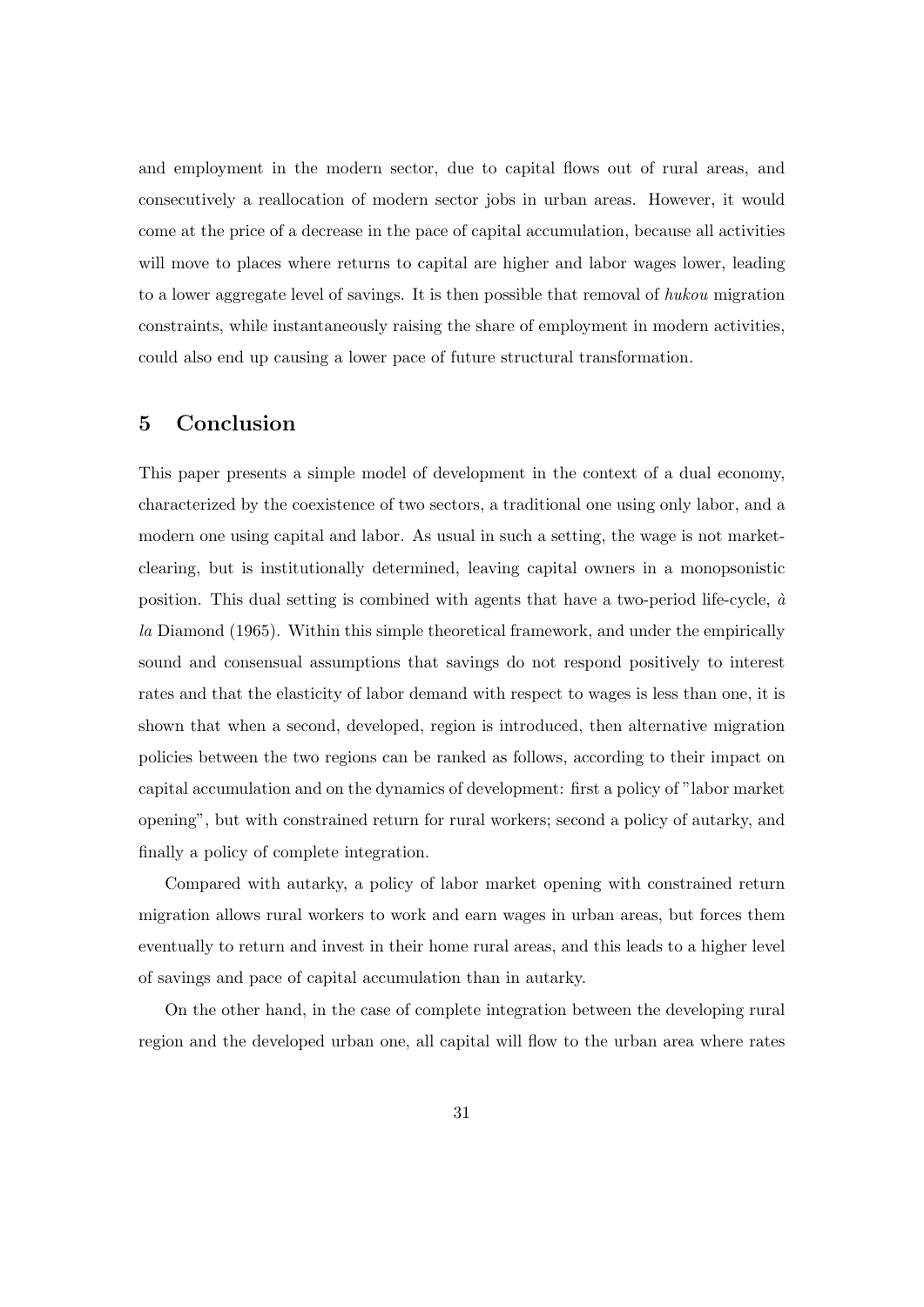of returns are higher, and modern sector wages lower. This will eventually cause lower savings and then a lower pace of development.

This simple model then shows that, under very general assumptions, and if the objective is to ensure that full development will occur, *i.e.* that all the labor force will be absorbed in the modern sector, then the best policy is to allow young rural workers to be hired in the urban labor market, but to deny them the right to settle down and invest in urban areas when old. This constrains the life-cycle of rural people, and eventually raises the overall saving rate, while channeling their savings into the rural modern sector. Such a policy, of labor market opening without full migration liberalization, leads to a higher likelihood of full development and a higher pace of development, when compared either with the initial situation of mere separation or with a policy of complete liberalization of migration flows. However, this outcome comes at the price of lower current production.

This result is especially interesting for the analysis of the Chinese case. Indeed, since 1978, the People's Republic of China has gradually opened the urban labor markets for its rural citizens, but still denies them the right to permanently settle in cities. This has led to the emergence of a huge population of "peasant laborers" (nongmingong) working in cities, but forced to return, after a certain time, to their home rural area, where they often become entrepreneurs and play a key role in local development.

Consequently, the migration constraints in China, embodied in the hukou system, probably explain part of the very high Chinese savings rate, as well as the very rapid pace of Chinese development. Although hukou migration constraints prevent better instantaneous allocation of economic resources, they could hasten capital accumulation and structural change.

# References

- Allen, F., J. Qian, and M. Qian (2005): "Law, finance, and economic growth in China," Journal of Financial Economics, 77(1), 57–116.
- Au, C.-C., AND J. V. HENDERSON (2006): "How migration restrictions limit agglom-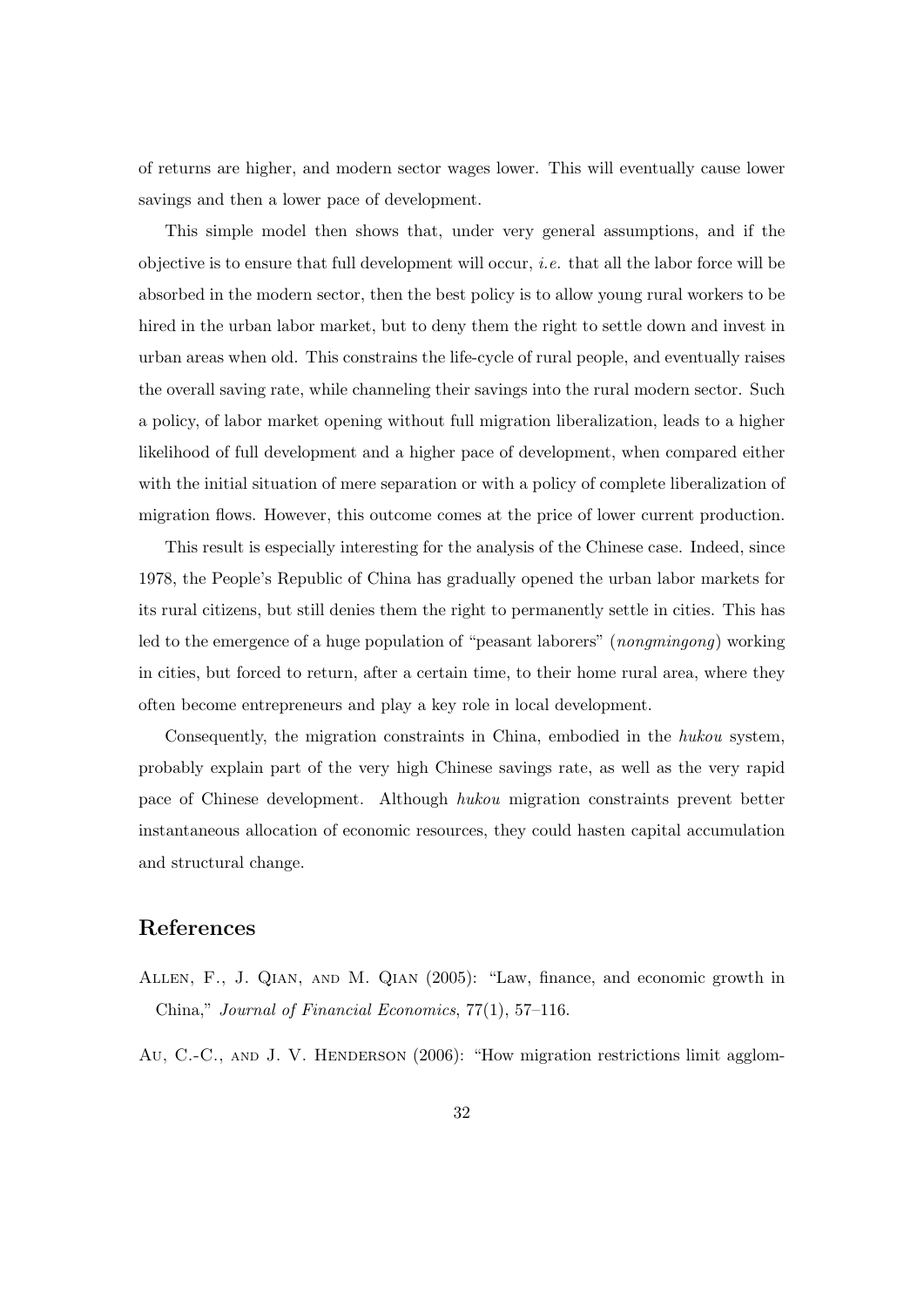eration and productivity in China," *Journal of Development Economics*,  $80(2)$ ,  $350$  – 388.

- BAI, C.-E., C.-T. HSIEH, AND Y. QIAN (2006): "The Return to Capital in China," Brookings Papers on Economic Activity, 37(2006-2), 61–102.
- Bandiera, O., G. Caprio, P. Honohan, and F. Schiantarelli (2000): "Does Financial Reform Raise or Reduce Saving?," Review of Economics and Statistics, 82(2), 239–263.
- Benhabib, J., and B. Jovanovic (2007): "Optimal Migration: A World Perspective," NBER Working Papers 12871, National Bureau of Economic Research, Inc.
- Bosworth, B., and S. M. Collins (2008): "Accounting for Growth: Comparing China and India," Journal of Economic Perspectives, 22(1), 45–66.
- Boyreau-Debray, G., and S.-J. Wei (2005): "Pitfalls of a State-Dominated Financial System: The Case of China," NBER Working Papers 11214, National Bureau of Economic Research, Inc.
- BYRON, R. P., AND E. Q. MANALOTO (1990): "Returns to Education in China," Economic Development and Cultural Change, 38(4), 783–96.
- Cai, F., D. Wang, and Y. Du (2002): "Regional disparity and economic growth in China: The impact of labor market distortions," China Economic Review, 13(2-3), 197–212.
- Carroll, C. D., J. Overland, and D. N. Weil (2000): "Saving and Growth with Habit Formation," American Economic Review, 90(3), 341–355.
- CHAMON, M., AND E. PRASAD (2008): "Why are Saving Rates of Urban Households in China Rising?," NBER Working Papers 14546, National Bureau of Economic Research, Inc.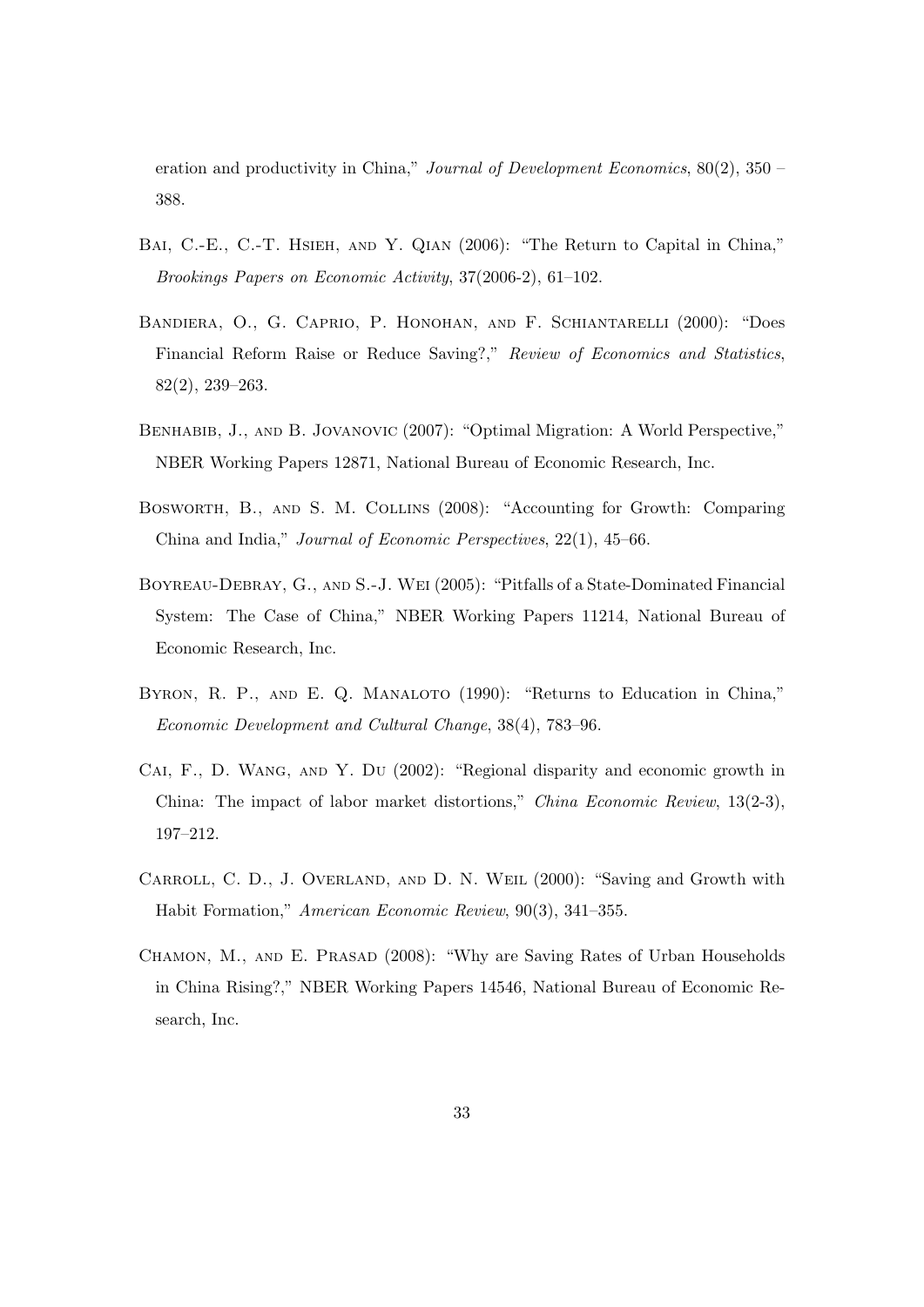- Chan, K. W., and W. Buckingham (2008): "Is China Abolishing the Hukou System?," The China Quarterly,  $195, 582 - 606$ .
- Chan, K. W., and L. Zhang (1999): "The Hukou System and Rural-Urban Migration in China: Processes and Changes," The China Quarterly, 160, 818–855.
- CHANG, G. H., AND J. C. BRADA (2006): "The paradox of China's growing underurbanization," Economic Systems,  $30(1)$ ,  $24 - 40$ .
- Chen, A. (2002): "Urbanization and disparities in China: challenges of growth and development," China Economic Review, 13(4), 407–411.
- Clark, K. B., and R. B. Freeman (1980): "How Elastic is the Demand for Labor?," The Review of Economics and Statistics, 62(4), 509–520.
- Cook, S. (1998): "Who gets what jobs in China's countryside? A multinomial logit analysis," Oxford Development Studies, 26(2), 171–190.
- (1999): "Surplus Labour and Productivity in a Chinese Agriculture: Evidence from Household Survey Data," Journal of Development Studies,  $35(3)$ ,  $16 - 44$ .
- de Brauw, A., and S. Rozelle (2008): "Reconciling the Returns to Education in Off-Farm Wage Employment in Rural China," Review of Development Economics, 12(1), 57–71.
- DÉMURGER, S., M. GURGAND, L. SHI, AND Y. XIMING (2009): "Migrants as secondclass workers in urban China? A decomposition analysis," Journal of Comparative Economics, 37(4), 610–628.
- DIAMOND, P. A. (1965): "National Debt in a Neoclassical Growth Model," The American Economic Review, 55(5), 1126–1150.
- Dong, X.-y., and P. Bowles (2002): "Segmentation and discrimination in China's emerging industrial labor market," China Economic Review, 13(2-3), 170–196.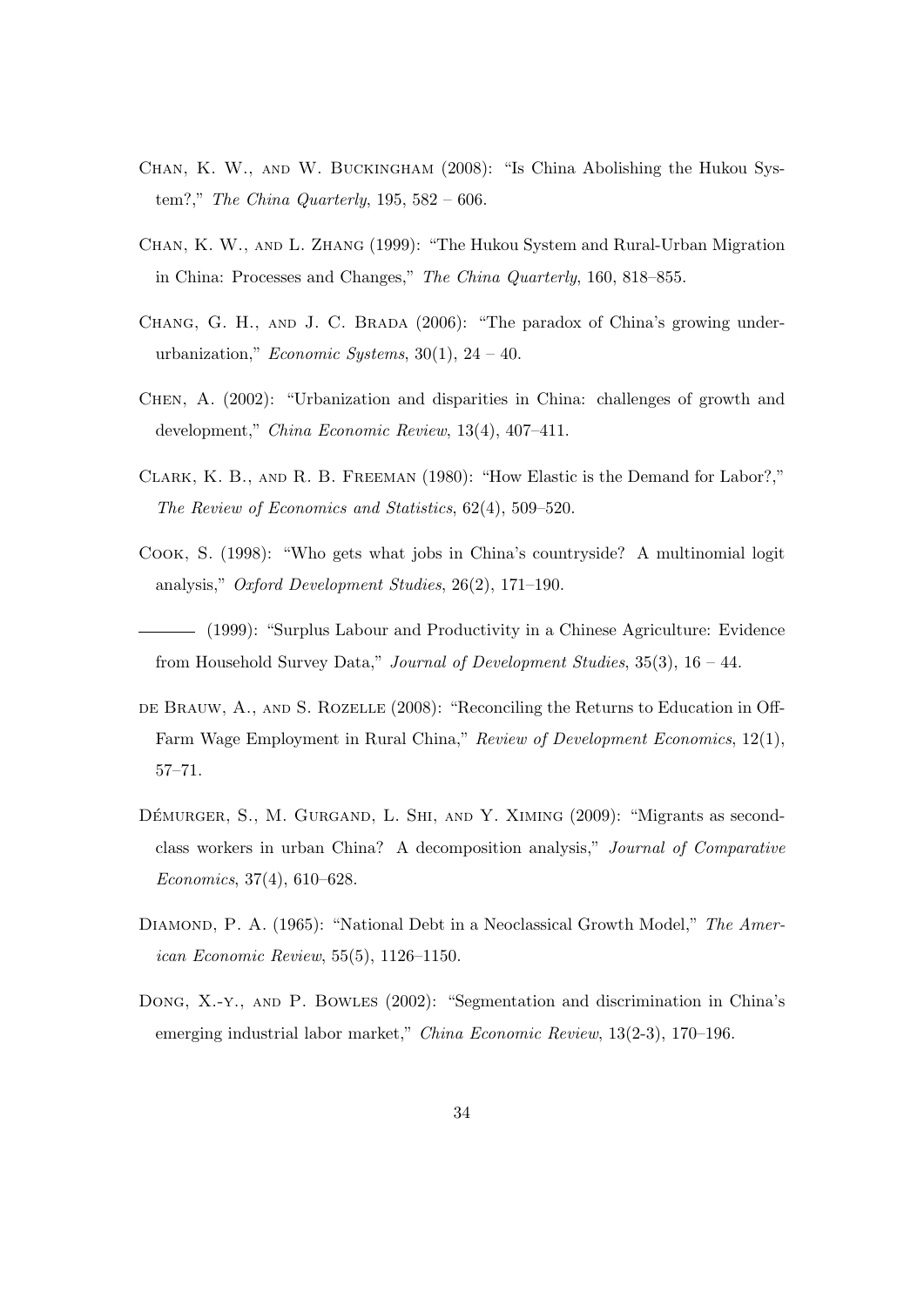- Du, Y., A. PARK, AND S. WANG (2005): "Migration and rural poverty in China," Journal of Comparative Economics, 33(4), 688–709.
- Fan, C. C. (2005): "Modeling interprovincial migration in China, 1985-2000," Eurasian Geography and Economics, 46(3), 165–184.
- FAN, C. S., AND O. STARK (2008): "Rural-to-urban migration, human capital, and agglomeration," Journal of Economic Behavior & Organization,  $68(1)$ ,  $234-247$ .
- Fleisher, B. M., and X. Wang (2004): "Skill differentials, return to schooling, and market segmentation in a transition economy: the case of Mainland China," Journal of Development Economics, 73(1), 315–328.
- FRANKE, R. H., G. HOFSTEDE, AND M. H. BOND (1991): "Cultural Roots of Economic Performance: A Research Note," Strategic Management Journal, 12, 165–173.
- Fuchs, V. R., A. B. Krueger, and J. M. Poterba (1998): "Economists' Views about Parameters, Values, and Policies: Survey Results in Labor and Public Economics," Journal of Economic Literature, 36(3), 1387–1425.
- GIOVANNINI, A. (1985): "Saving and the real interest rate in LDCs," Journal of Development Economics, 18(2-3), 197 – 217.
- Gu, C., and J. Shen (2003): "Transformation of urban socio-spatial structure in socialist market economies: the case of Beijing," Habitat International, 27(1), 107–122.
- Guang, L., and L. Zheng (2005): "Migration as the Second-best Option: Local Power and Off-farm Employment," The China Quarterly, 181(-1), 22–45.
- HAMERMESH, D. (1993): Labor demand. Princeton Univ. Press, Princeton, NJ.
- Hare, D. (1999): ""Push" versus "pull" factors in migration outflows and returns: Determinants of migration statuts and spell duration among China's rural population," in The workers' state meets the market: Labour in China's transition, ed. by S. Cook, and M. Maurer-Fazio, pp. 45–72. Frank Cass Publishers.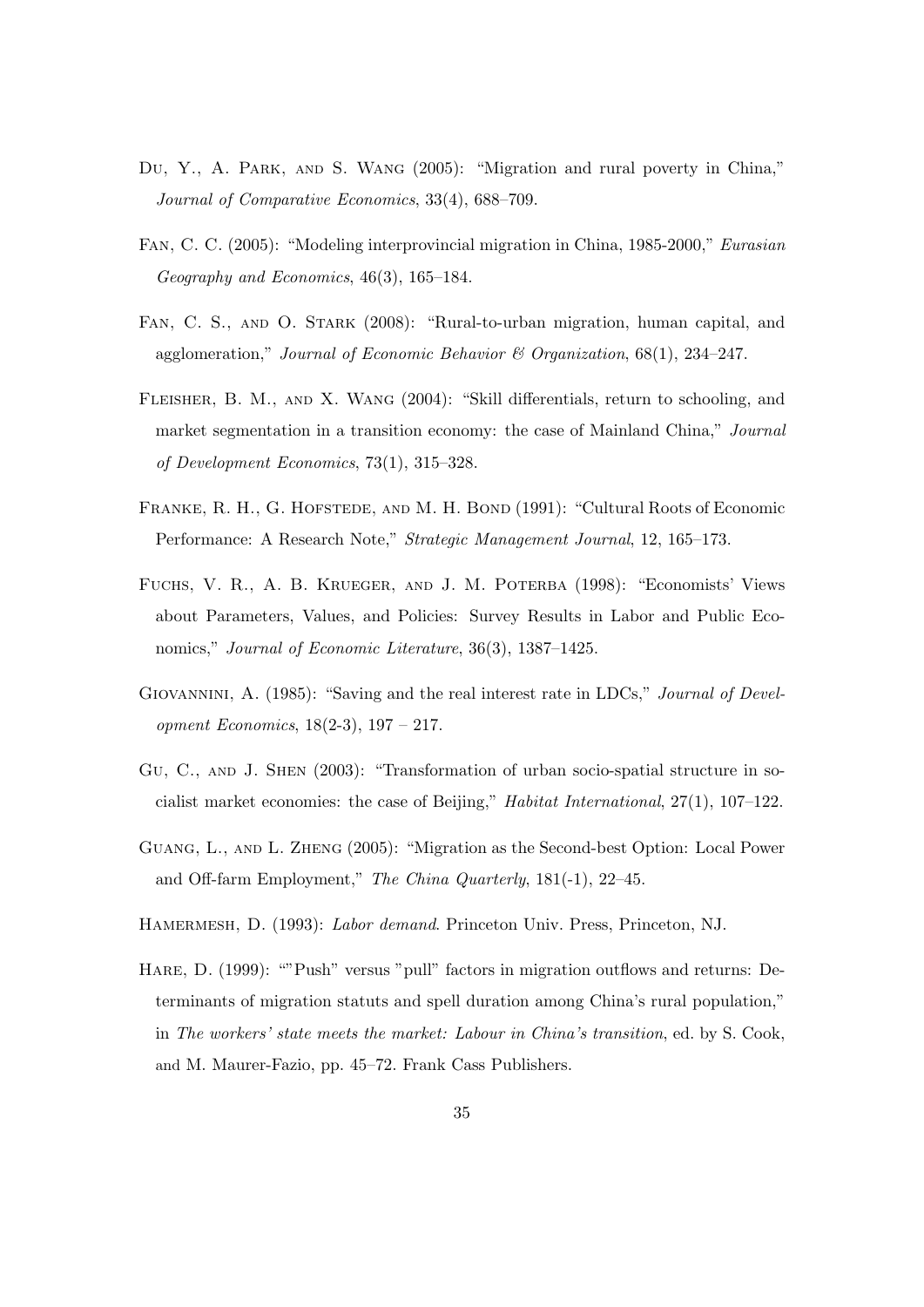- HARRIS, J. R., AND M. P. TODARO (1970): "Migration, Unemployment and Development : A Two-Sector Analysis," The American Economic Review, 60(1), 126–142.
- HE, D., W. ZHANG, AND J. SHEK (2007): "How Efficient Has Been China'S Investment? Empirical Evidence From National And Provincial Data," Pacific Economic Review, 12(5), 597–617.
- Knight, J., and L. Song (2003): "Chinese Peasant Choices: Migration, Rural Industry or Farming," Oxford Development Studies, 31(2), 123–148.
- KNIGHT, J., L. SONG, AND J. HUAIBIN (1999): "Chinese Rural Migrants in Urban Enterprises: Three Perspectives," in The workers' state meets the market: Labour in China's Transition, ed. by S. Cook, and M. Maurer-Fazio, pp. 73–104. Frank Cass Publishers.
- Kraay, A. (2000): "Household Saving in China," World Bank Econ Rev, 14(3), 545– 570.
- Krugman, P. (1991): "Increasing Returns and Economic Geography," Journal of Political Economy, 99(3), 483.
- Kuijs, L. (2005): "Investment and saving in China," Policy Research Working Paper Series 3633, The World Bank.
- Lewis, A. W. (1954): "Economic Development with Unlimited Supply of Labour," The Manchester School of Economic and Social Studies, 22, 131–191.
- LOAYZA, N., K. SCHMIDT-HEBBEL, AND L. SERVÉN (1999): "What Drives Private Saving Across the World?," Working Papers Central Bank of Chile 47, Central Bank of Chile.
- Lu, Z., and S. Song (2006): "Rural-urban migration and wage determination: The case of Tianjin, China," China Economic Review, 17(3), 337–345.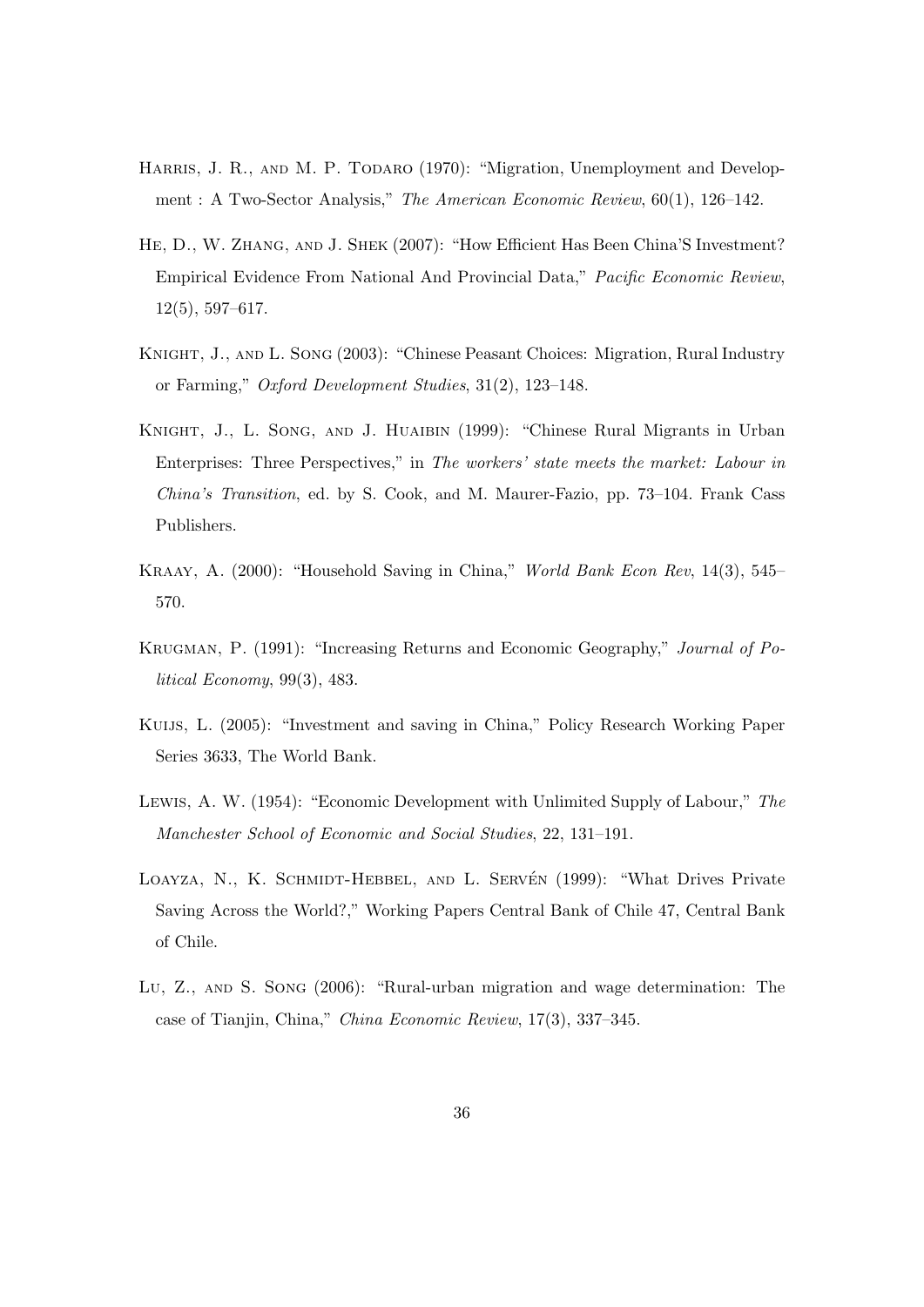- LUCAS, R. E. (1997): "Internal migration in developing countries," in Handbook of Population and Family Economics, ed. by M. R. Rosenzweig, and O. Stark, pp. 721– 798. Elsevier.
- LUCAS, R. J. (1988): "On the mechanics of economic development," Journal of Monetary Economics,  $22(1)$ ,  $3-42$ .
- Ma, Z. (1999): "Temporary migration and regional development in China," Environment and Planning A, 31(5), 783–802.
- (2001): "Urban labour-force experience as a determinant of rural occupation change: evidence from recent urban - rural return migration in China," Environment and Planning A, 33(2), 237–255.
- Meng, X. (2000): Labour Market Reform in Chinachap. 5, pp. 58–79, Cambridge Books. Cambridge University Press.
- Modigliani, F., and S. L. Cao (2004): "The Chinese Saving Puzzle and the Life-Cycle Hypothesis," Journal of Economic Literature, 42(1), 145–170.
- Murphy, R. (1999): "Return migrant entrepreneurs and economic diversification in two counties in south Jiangxi, China," Journal of International Development, 11(4), 661–672.

(2002): How Migrant Labor is Changing Rural China. Cambridge University Press.

- Naughton, B. (2002): "China and its regions: economic growth and reform in Chinese provinces," in China and its regions: economic growth and reform in Chinese provinces, ed. by M.-F. Renard, chap. Provincial economic growth in China: causes and consequences of regional differentiation, pp. 57–86. Edward Elgar Publishing Limited.
- (2007): The Chinese Economy: Transitions and Growthchap. 3, pp. 271–294, MIT Press Books. The MIT Press.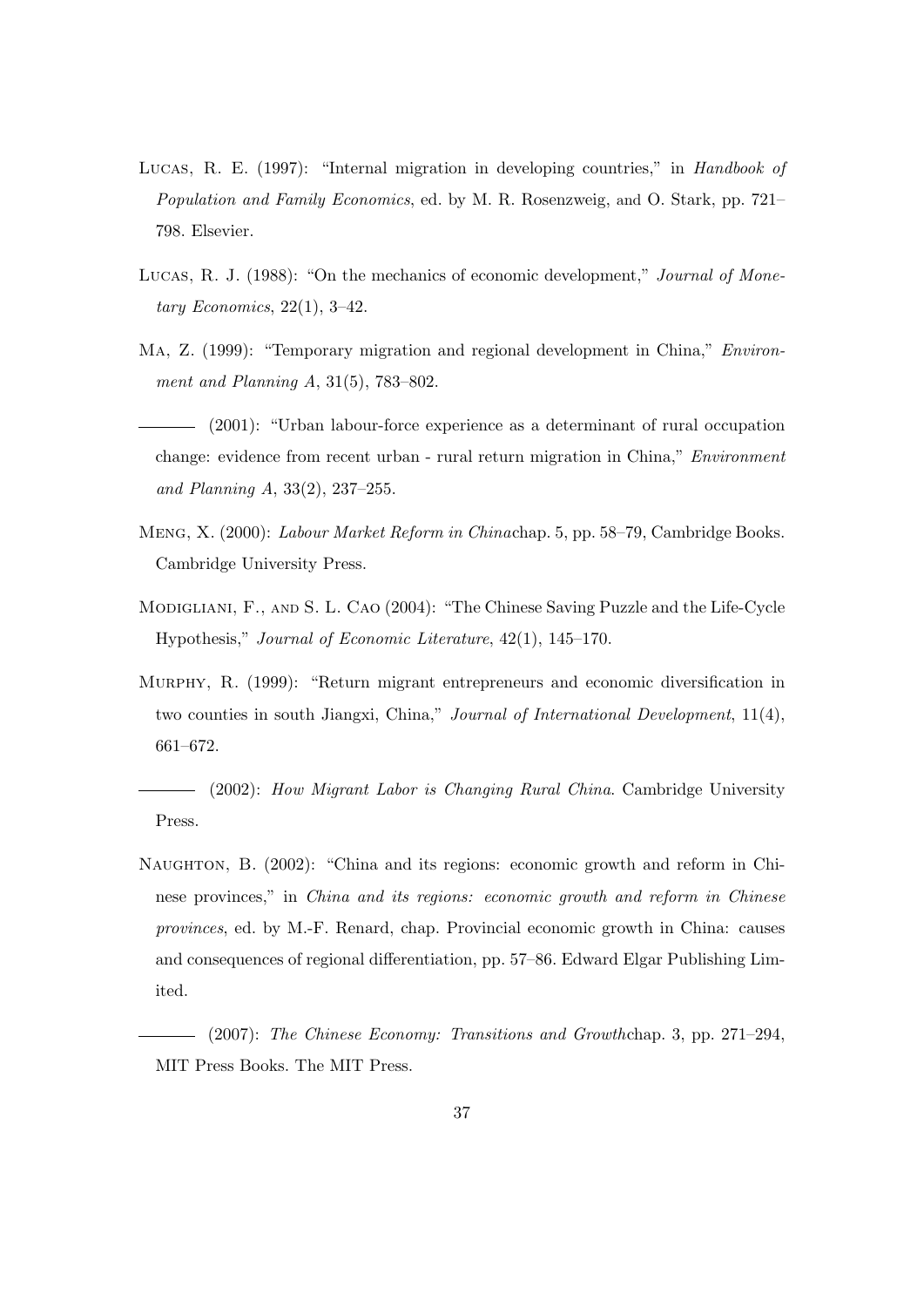NBS (2006): Communiques on the Main Data from the Second National Survey on Agriculture, Dierci quanguo nongye pucha zhuyao shuju gongbao. China Statistical Publishing House.

- (Various years): *China Statistical Yearbook*. China Statistics Press.

- Ogaki, M., J. D. Ostry, and C. M. Reinhart (1996): "Saving Behavior in Low- and Middle-Income Developing Countries: A Comparison," Staff Papers - International Monetary Fund, 43(1), 38–71.
- PARK, A., L. BRANDT, AND J. GILES (1997): "Giving Credit Where Credit is Due: The Changing Role of Rural Financial Institutions in China," William Davidson Institute Working Papers Series 71, William Davidson Institute.
- PARK, A., AND K. SEHRT (1999): "Tests of Financial Intermediation and Banking Reform in China," William Davidson Institute Working Papers Series 270, William Davidson Institute.
- Podpiera, R. (2006): "Progress in China's Banking Sector Reform: Has Bank Behavior Changed?," IMF Working Papers 06/71, International Monetary Fund.
- PONCET, S. (2003): "Measuring Chinese domestic and international integration," China Economic Review, 14(1), 1–21.
- Qin, D. (2003): "Determinants of household savings in China and their role in quasimoney supply," The Economics of Transition, 11(3), 513-537.
- Schmidt-Hebbel, K., L. Serven, and A. Solimano (1996): "Saving and Investment: Paradigms, Puzzles, Policies," World Bank Research Observer, 11(1), 87–117.
- SCHMIDT-HEBBEL, K., S. B. WEBB, AND G. CORSETTI (1992): "Household Saving in Developing Countries: First Cross-Country Evidence," World Bank Econ Rev, 6(3), 529–547.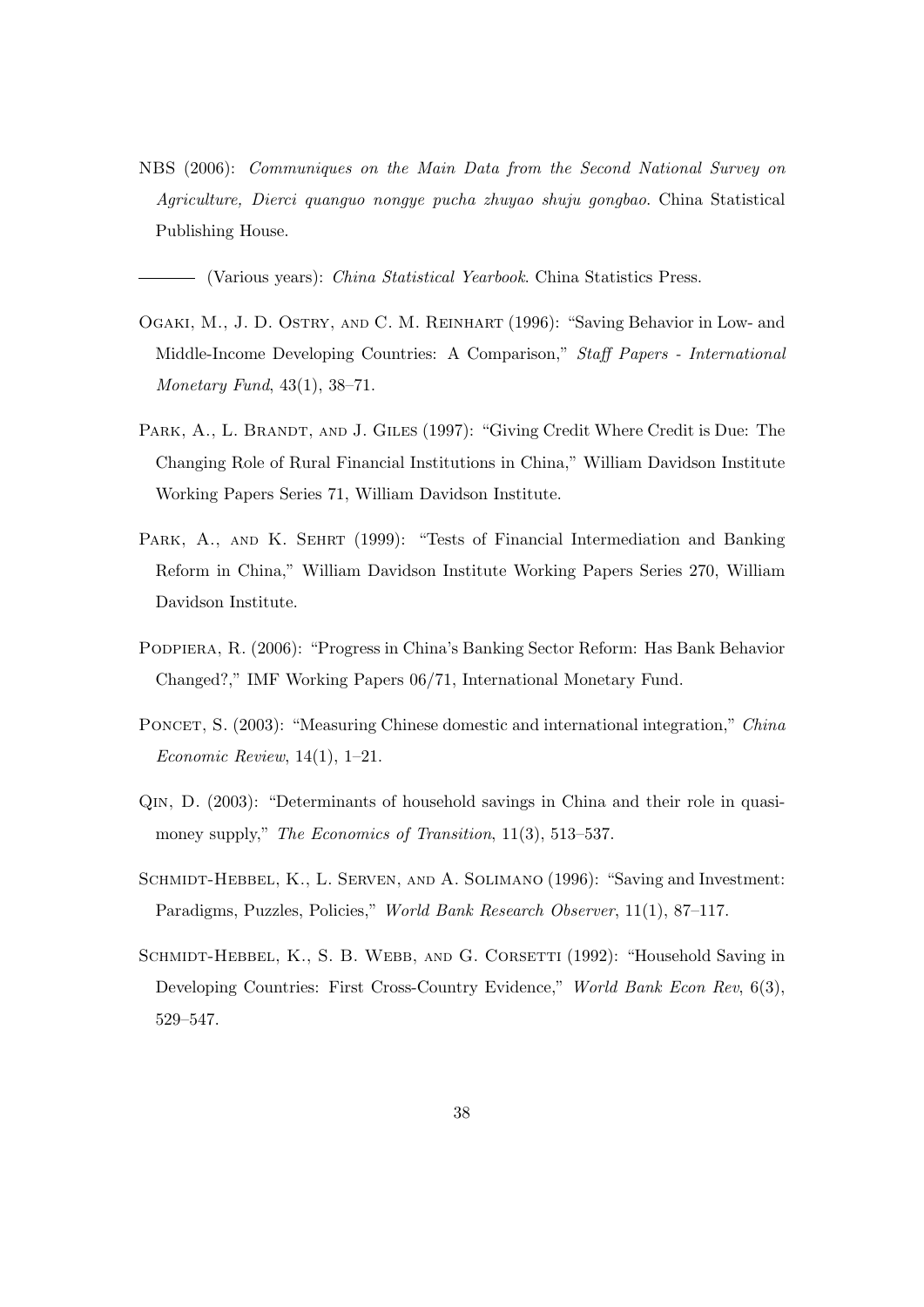- SHI, X., N. HEERINK, AND F. QU (2007): "Choices between different off-farm employment sub-categories: An empirical analysis for Jiangxi Province, China," China Economic Review, 18(4), 438–455.
- Sicular, T., Y. Ximing, B. Gustafsson, and L. Shi (2007): "The Urban-Rural Income Gap And Inequality In China," Review of Income and Wealth, 53(1), 93–126.
- STARK, O. (1980): "On Slowing Metropolitan City Growth," *Population and Develop*ment Review, 6(1), 95–102.
- STATE COUNCIL RESEARCH BUREAU, T. (2006): Chinese Rural Migrant Workers Survey Research Report, Zhongguo Nongmingong Diaoyan Baogao. China Yanshi Publishing House.
- Taylor, J. E., and P. L. Martin (2001): "Human capital: Migration and rural population change," in Handbook of Agricultural Economics, ed. by B. L. Gardner, and G. C. Rausser, pp. 457–511. Elsevier.
- Todaro, M. (1969): "A Model of Labor Migration and Urban Unemployment in Less Developed Countries," The American Economic Review, 59, 138–148.
- WANG, H. (2005): "An investigation on rural workers "40 years phenomenon" (Nongmingong "40 sui xianxiang" diaocha)," Shichang Bao.
- WANG, J., AND S. DING (2006): "A re-estimation of Chinas agricultural surplus labor," Frontiers of Economics in China, 1(2), 171–181.
- Wei, S.-J., and X. Zhang (2009): "The Competitive Saving Motive: Evidence from Rising Sex Ratios and Savings Rates in China," Working Paper 15093, National Bureau of Economic Research.
- Whalley, J., and S. Zhang (2007): "A numerical simulation analysis of (Hukou) labour mobility restrictions in China," Journal of Development Economics, 83(2), 392 – 410, Papers from a Symposium: The Social Dimensions of Microeconomic Behaviour in Low-Income Communities.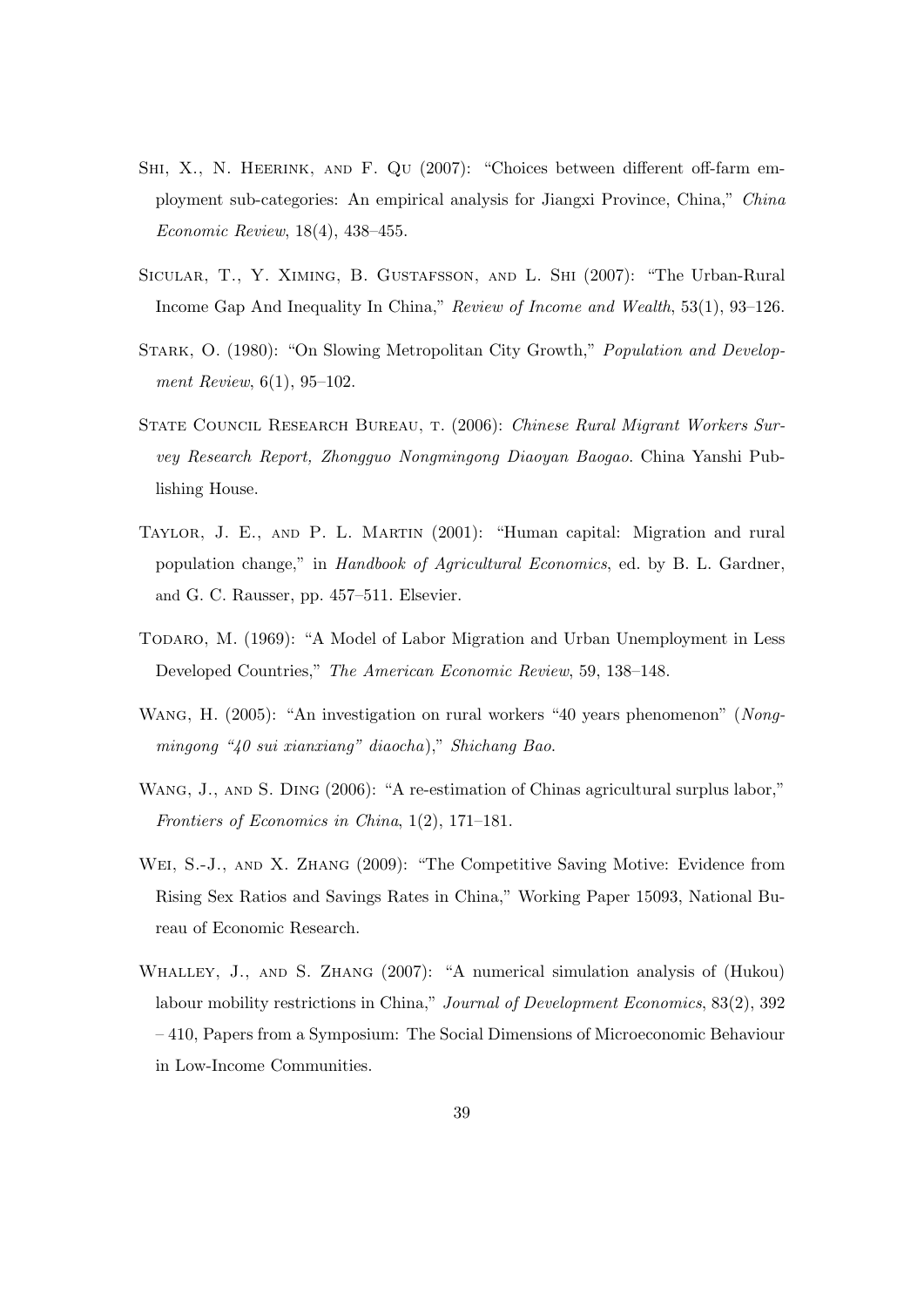- Wu, W. (2004): "Sources of migrant housing disadvantage in urban China," *Environ*ment and Planning A, 36(7), 1285–1304.
- Xiang, B., and S. Tan (2005): "Does Migration Research Matter in China? A Review of its Relationship to Policy since the 1980s," International Journal on Multicultural Societies, 7(1), 11–32.
- Xie, P. (2003): "Reforms of China's rural credit cooperatives and policy options," China Economic Review, 14(4), 434–442.
- YANG, D. T., AND H. ZHOU (1999): "Rural-urban disparity and sectoral labour allocation in China," Journal of Development Studies, 35(3), 105–133.
- YAO, S., AND Z. ZHANG (2001): "On Regional Inequality and Diverging Clubs: A Case Study of Contemporary China," Journal of Comparative Economics, 29(3), 466–484.
- Young, A. (2000): "The Razor'S Edge: Distortions And Incremental Reform In The People'S Republic Of China," The Quarterly Journal of Economics, 115(4), 1091– 1135.
- ZHANG, L., J. HUANG, AND S. ROZELLE (2002): "Employment, emerging labor markets, and the role of education in rural China," China Economic Review, 13(2-3), 313–328.
- Zhang, X., and G. Li (2003): "Does guanxi matter to nonfarm employment?," Journal of Comparative Economics, 31(2), 315–331.
- Zhang, Z., A. Liu, and S. Yao (2001): "Convergence of China's regional incomes: 1952-1997," China Economic Review, 12(2-3), 243–258.
- Zhao, Y. (1999a): "Labor Migration and Earnings Differences: The Case of Rural China," Economic Development and Cultural Change, 47(4), 767–782.
- (1999b): "Leaving the Countryside: Rural-to-Urban Migration Decisions in China, 89, 2:281-286, May 1999.," American Economic Review, 89, Papers and Pro-